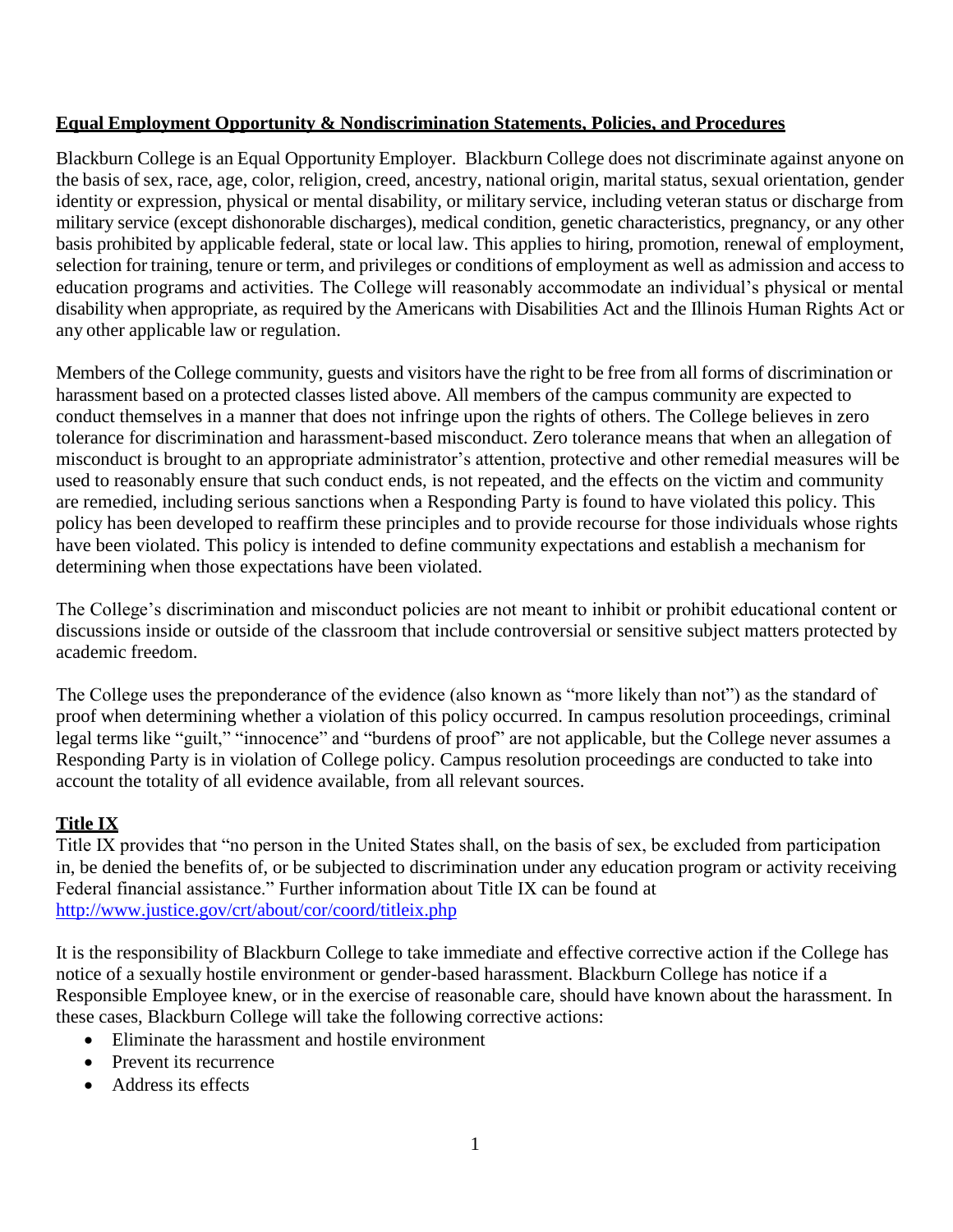In addition to this Policy, the College has adopted the Title IX Sexual Harassment Policy and Procedures. Complaints of Sexual Harassment under Title IX will be addressed following the Title IX Sexual Harassment Policy and Procedures. All other complaints under Title IX will be addressed under this policy. The Title IX Coordinator, Deputy Coordinators, and/or Human Resource Designees will determine which policy applies to each complaint.

#### **Reporting Policy Violations**

Anyone wishing to make a report relating to discrimination or harassment may do so by reporting the concern to the College's Title IX Coordinator, Deputy Coordinators, and/or Human Resource Designees.

The College's Title IX Coordinator, Deputy Coordinators, and/or Human Resource Designees and Human Resources Designee oversee compliance with all aspects of thenondiscrimination policy. The Title IX Coordinator, Deputy Coordinators, and/or Human Resource Designees are accountable to the President of the College. Questions about this policy should be directed to either the Title IX Coordinator, Deputy Coordinators, and/or Human Resource Designees. The Human Resources Designee will generally focus on compliance with this policy for employees, but may still be contacted with regard to other concerns in the Title IX Coordinator's absence.

Title IX Coordinator, Deputies, and HR Designees Contact Information

Title IX Coordinator. Margaret Lawler. Ludlum 110 – 217-854-5519. [margaret.lawler@blackburn.edu](mailto:margaret.lawler@blackburn.edu)

Deputy Coordinator (Student Life). Al Sturgeon. DCC 134. 854-5582. [al.sturgeon@blackburn.edu](mailto:al.sturgeon@blackburn.edu)

Deputy Coordinator (Work Program-Interim). Rita Reinhardt. DCC 109. 854-5761. <mailto:rita.reinhardt@blackburn.edu>

Deputy Coordinator (Athletics). Rob Steinkeuehler, Woodward 107. 854-5698. <mailto:robert.steinkeuehler@blackburn.edu>

HR Designee - Interim– Jody Sturgeon. Ludlum 209. 217-854-5563. [jody.sturgeonr@blackburn.edu](mailto:jody.sturgeonr@blackburn.edu)

HR Designee - Interim – Ken Lilly. Ludlum 208. 217-854-5513. mailto: ken. lilly@blackburn. edu

The Title IX Coordinator's, Deputy Coordinator's, and Human Resources Designee's contact information is also located inside on thebulletin board in the west door of Ludlum Hall, and other buildings around campus.

In the event an incident involves alleged misconduct by the Title IX Coordinator or HR Designee, reports should be made directly to the President of the College.

#### **Responsible Employees**

All staff, faculty, and students in the Work Program are considered Responsible Employees and therefore are required to report violations of this policy to the Title IX Coordinator, Deputy Coordinators, and/or Human Resource Designees. Responsible employeescannot maintain confidentiality because they are required to report Sexual Harassment to the Title IX Coordinator, Deputy Coordinators, and/or Human Resource Designees. A Responsible Employee **does not** include students who are not participating in the Work Program, staff counselors, or professional staff members employed by Fresh Ideas.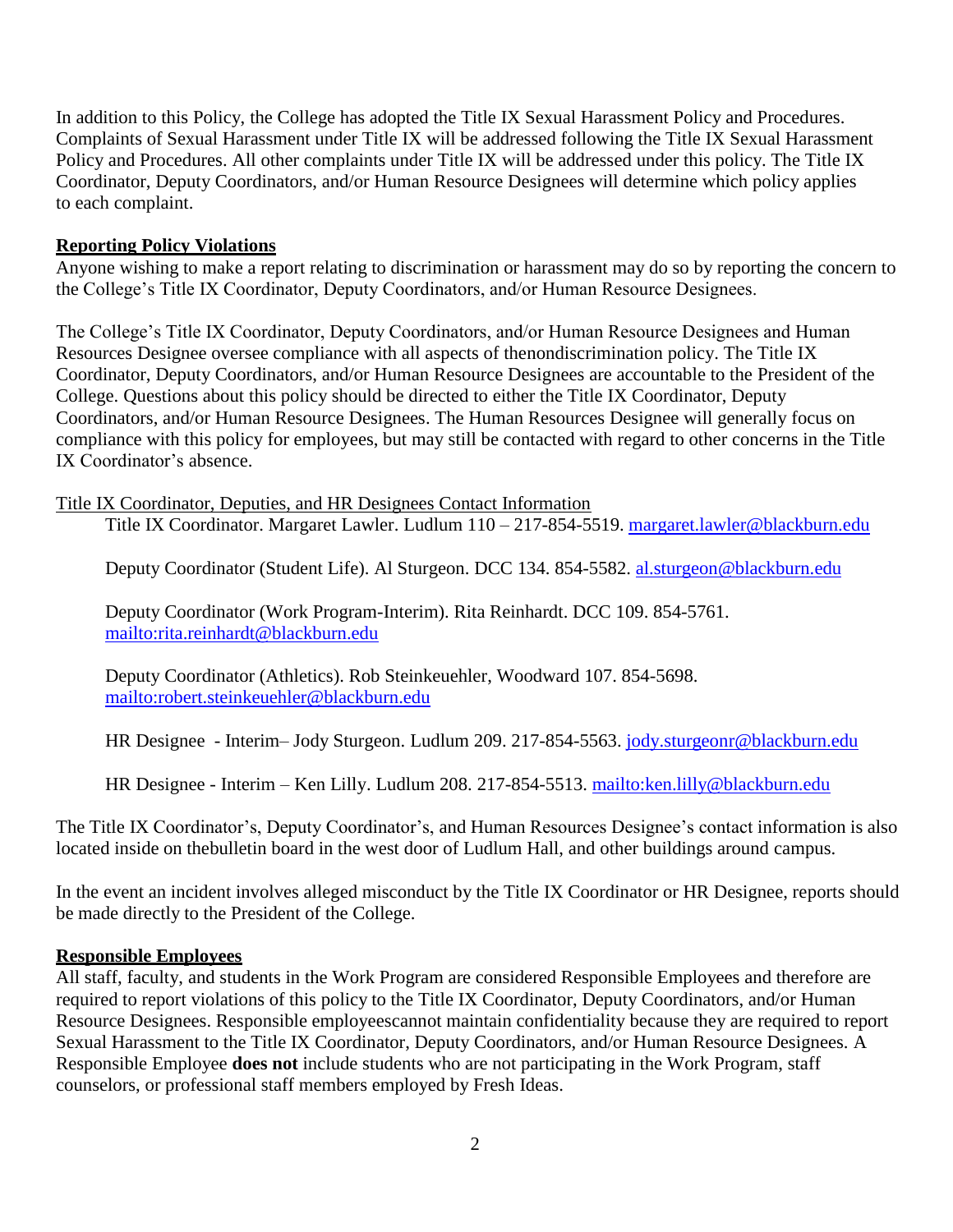In essence, almost all members of the College community are considered Responsible Employees. The Title IX Coordinator, Deputy Coordinators, and/or Human Resource Designees are also considered Responsible Employees and cannot ensure confidentiality.

### **Confidential & Anonymous Reporting**

The only employees who are NOT mandated to report violations of this policy are the Director of Counseling Services and other College Counselors. These employees serve as confidential resources for Complainants and can provide options for off-campus resources.

Confidential Reporting options may be contacted as follows:

- Director of Counseling Services Tim Morenz Demuzio 133 [tim.morenz@blackburn.edu](mailto:tim.morenz@blackburn.edu) 217-854-5759
- Counseling Staff Demuzio 126 217-854-5759

Additionally, anonymous reports can be made by victims and/or third parties using the Campus Conduct reporting hotline at 866-943-5787, or the online form available at: [https://blackburn.edu/titleixreports/.](https://blackburn.edu/titleixreports/) However, the anonymity of the report may hinder the College's ability to respond by providing supportive measures or undertaking the grievance process.

## **Other Reporting Options**

Individuals may also report incidents of Sexual Assault, Domestic Violence, Dating Violence, or Stalking to the College's Department of Safety at 217-854-5550.

Individuals also have the option of contacting local law enforcement if they believe they have been the victim of a crime, such as Sexual Assault, Domestic Violence, Dating Violence, or Stalking. In an emergency, individuals should call 9-1-1. Individuals may also contact the Carlinville Police Department by calling 217-854-3221.

Students experiencing harassment or discrimination may also file a formal grievance with government authorities:

Office for Civil Rights (OCR) Chicago Office U.S. Department of Education Citigroup Center 500 W. Madison Street, Suite 1475 Chicago, IL 60661-4544 Telephone: (321) 730-1560 Facsimile: (321) 730-1576 Email: [OCR.Chicago@ed.gov](mailto:OCR.Chicago@ed.gov) Web: <http://www.ed.gov/ocr>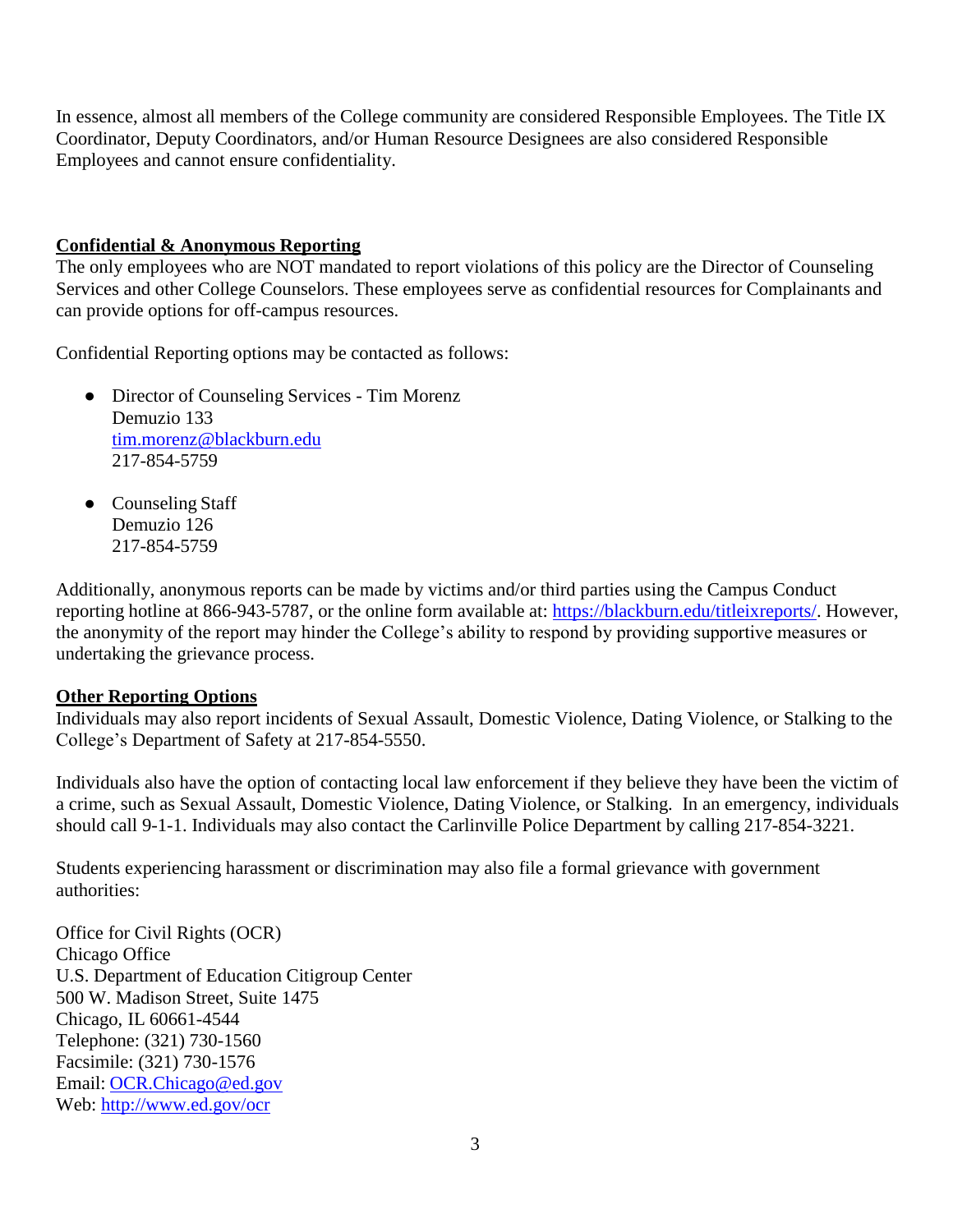# **I. Prohibited Conduct and Definitions**

## *A.* **Harassment Policy**

The College prohibits harassment, including sexual harassment, of any kind based on an individual's sex, race, age, color, religion, creed, ancestry, national origin, marital status, sexual orientation, physical or mental disability, or military service, including veteran status or discharge from military service (except dishonorable discharges), medical condition, genetic characteristics, pregnancy, or any other basis prohibited by applicable federal, state or local laws, and will take appropriate and immediate action in response to complaints or violations of this policy. For purposes of this policy, harassment is any verbal or physical conduct designed to threaten, intimidate, bully or coerce an employee, student, co-worker or any person working for or on behalf of the College. Verbal taunting (including racial and ethnic slurs) that, in the employee's opinion, impairs his or her ability to perform his or her job is included in the definition of harassment.

The following examples of harassment are intended to be guidelines and are not exclusive when determining whether there has been a violation of this policy:

- Verbal harassment includes comments that are offensive or unwelcome regarding any of the protected classes listed above, including epithets, slurs and negative stereotyping.
- Nonverbal harassment includes distribution, display or discussion of any written or graphic material that ridicules, denigrates, insults, belittles or shows hostility, aversion or disrespect toward an individual or group on the basis of the protected classes listed above.

Harassment may also include other misconduct, like threatening behavior, intimidation, hazing, or bullying if such behavior is based on any of the protected classes listed above. Reports of such behavior will be handled in accordance with the policy and the applicable procedures. Threatening behavior, intimidation, hazing, or bullying that is not based on any of the protected classes listed above is still prohibited by the College, but will be handled in accordance with the respective student handbook or faculty and staff handbooks. For purposes of this policy, the following definitions apply:

## **i. Threatening Behavior**

Is defined as causing physical harm, extreme verbal abuse, or other conduct which threatens or endangers the health or safety of any person;

# **ii. Intimidation**

is defined as implied threats or acts that cause an unreasonable fear of harm in another;

# **iii. Hazing**

is defined as acts likely to cause physical or psychological harm or social ostracism to any person within the college community, when related to the admission, initiation, pledging, joining, or any other group-affiliation activity (as defined further in the Hazing Policy);

# **ix. Bullying**

is defined as the use of force, threat, or coercion to abuse, intimidate, or aggressively dominate others. The behavior is often repeated and habitual. One essential prerequisite is the perception, by the bully or by others, of an imbalance of social or physical power, which distinguishes bullying from conflict. Behaviors used to assert such domination can include, but are not limited to the following forms:

- Verbal harassment or threat
- Physical assault or coercion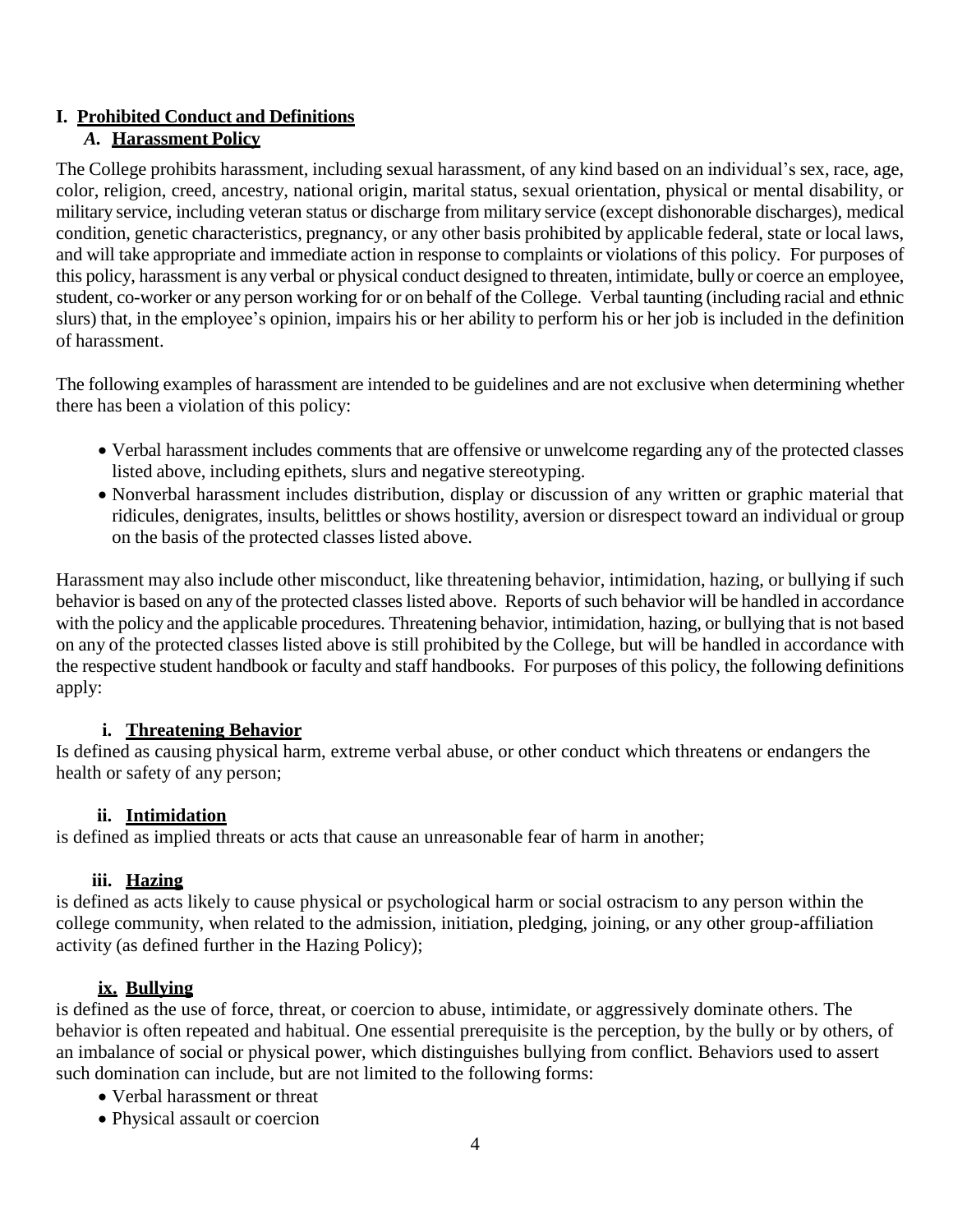- Offensive conduct/behaviors (including nonverbal) which are threatening, humiliating or intimidating
- Work interference or a form of sabotage that prevents work from getting accomplished
- And such acts that may be directed repeatedly towards particular targets

Bullying can include chronic teasing, threats and intimidation; aggressive voicemails, phone calls, emails, and/or social media; ignoring/interrupting; abusive and offensive remarks; yelling, screaming and/or cursing; unwarranted threatening of poor performance or class reviews, persistent name-calling, pushing, shoving, and throwing things; or socially or physically excluding or disregarding a person in work-related activities.

## *B.* **Sexual Misconduct Policy**

The College also prohibits Sexual Misconduct, which includes the following:

- Sexual Harassment
- Sexual Assault
- Dating Violence
- Domestic Violence
- Stalking
- Sexual Exploitation
- Threatening behavior, intimidation, hazing, or bullying if based on sex or gender

This policy is applicable regardless of the sexual orientation and/or gender identity of individuals engaging in sexual activity. For reference to the pertinent state statutes on sex offenses, please visit [http://www.ilga.gov/legislation/ilcs/ilcs.asp.](http://www.ilga.gov/legislation/ilcs/ilcs.asp)

The College will take appropriate and immediate action in response to complaints or violations of this policy. For purposes of this policy, the following definitions apply.

Sexual Harassment as defined by the Title IX Sexual Harassment Policy and Procedures will be addressed under the Title IX Sexual Harassment Policy and Procedures. Complaints of sexual harassment that do not meet the definition and scope set out in the Title IX Sexual Harassment Policy and Procedures will be addressed under this Policy. The Title IX Coordinator, Deputy Coordinators, and/or Human Resource Designees will make the determination regarding which policy applies to each complaint. If you have questions regarding the applications of these policies, contact the Title IX Coordinator, Deputy Coordinators, and/or HR Designees using the contact information provided above.

## **i. Sexual Harassment**

For the purposes of this Policy, sexual harassment is:

- Unwelcome,
- Sexual, sex-based and/or gender-based verbal, written, online and/or physical conduct.

Anyone experiencing sexual harassment in any College program is encouraged to report it immediately to the Title IX Coordinator, Deputy Coordinators, or HR Designees. Remedies, education and/or training will be provided in response.

Sexual harassment will be disciplined when it takes the form of quid pro quo harassment and/or creates a hostile environment.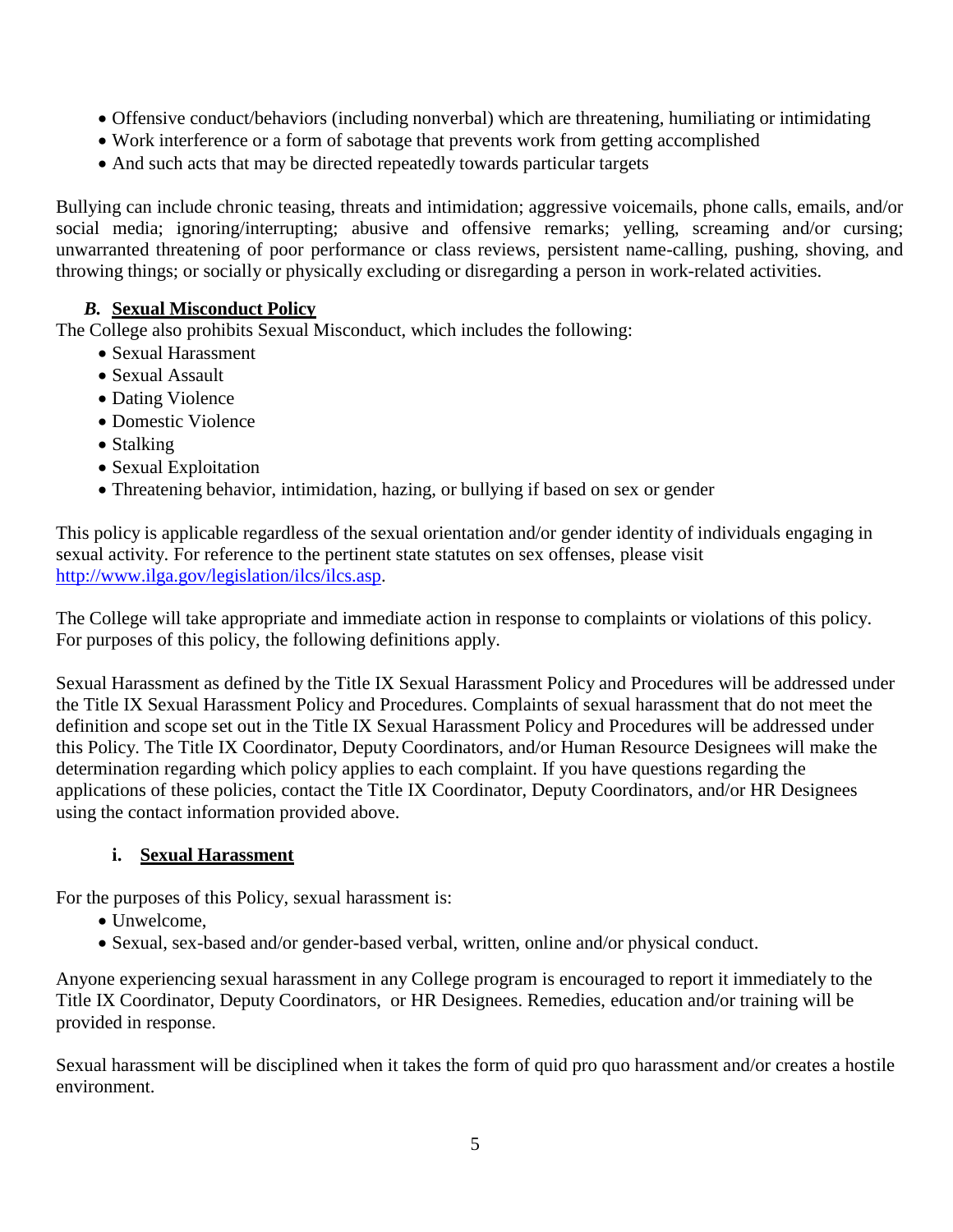For the purposes of this Policy, a hostile environment is created when sexual harassment is:

- Sufficiently severe, or
- Persistent or pervasive, and
- Objectively offensive that it:
- Unreasonably interferes with, denies or limits someone's ability to participate in or benefit from the College's educational [and/or employment], social and/or residential program.

A hostile environment may raise when unwelcome conduct of a sexual or gender-based nature affects a person's ability to participate in or benefit from an education program or activity, or creates an intimidating, threateningor abusive educational, work, and/or living environment. A single, isolated incident of sexual or gender-based harassment may, based on the facts and circumstances, create a hostile environment.

For the purposes of this Policy, Quid Pro Quo Harassment is:

- Unwelcome sexual advances, requests for sexual favors, and other verbal or physical conduct of a sexual nature
- By a person having power or authority over another constitutes sexual harassment when
- Submission to such sexual conduct is made either explicitly or implicitly a term or condition of rating or evaluating an individual's education [or employment] progress, development, or performance.
- This includes when submission to such conduct would be a condition for access to receiving the benefits of any educational [or employment] program.

## **Examples of potential Sexual Harassment include:**

- An attempt to coerce an unwilling person into a sexual relationship.
- Repeatedly subjecting a person to egregious, unwelcome sexual attention
- Punishing a refusal to comply with a sexual based request.
- Conditioning a benefit on submitting to sexual advances.
- Sexual Assault, Domestic Violence, Violence, Stalking, or Sexual Exploitation.
- A professor insists that a student have sex with him/her in exchange for a good grade. This is harassment regardless of whether the student accedes to the request.
- An employee repeatedly sends sexually oriented jokes around on an email list s/he created, even when asked to stop, causing one recipient to avoid the sender on campus and in the building in which they both work.
- Explicit sexual pictures are displayed in an employee's office or on the exterior of a residence hall door.
- Two supervisors frequently 'rate' several employees' bodies and sex appeal, commenting suggestively about their clothing and appearance.
- A professor engages students in his/her class in discussions about their past sexual experiences, yet the conversation is not in any way germane to the subject matter of the class. He/she probes for explicit details, and demands that students answer him/her, though they are clearly uncomfortable and hesitant.
- An ex-girlfriend widely spreads false stories about her sex life with her former boyfriend to the clear discomfort of the boyfriend, turning him into a social pariah on campus.
- A student grabbed another student by the hair, then grabbed her breast and put his mouth on it. While this is sexual harassment, it is also a form of sexual violence.

# **ii. Sexual Assault**

For the purposes of this Policy, Sexual Assault is:

• Any intentional sexual touching, however slight, by a person upon another person, that is without consent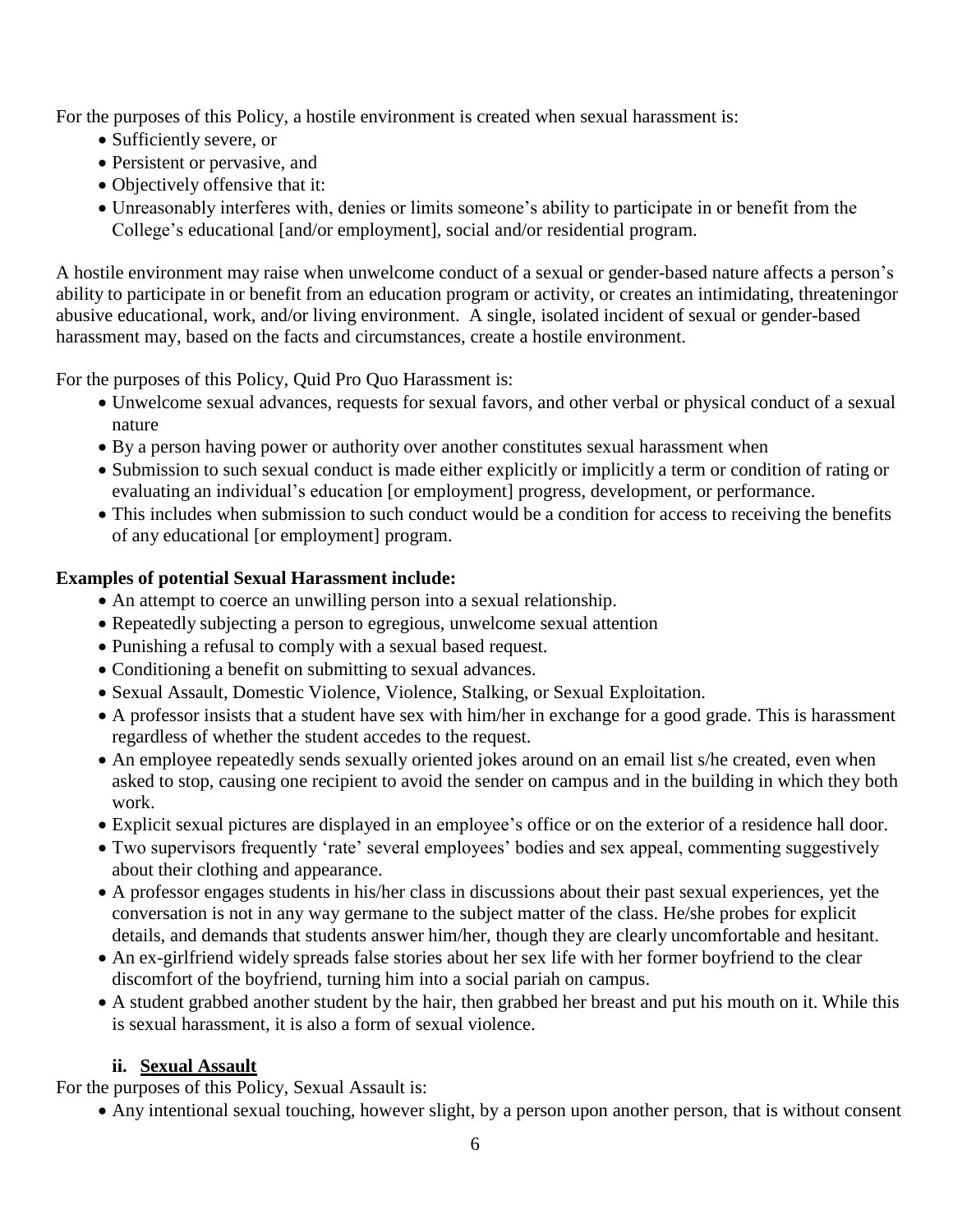and/or by force.

For the purposes of this Policy, sexual contact includes:

- Intentional contact with the breasts, buttock, groin, or genitals, or touching another with any of these body parts, or making another touch you or themselves with or on any of these body parts; or
- Any other intentional bodily contact in a sexual manner.

Sexual Assault includes, but is not limited to:

- Touching of the private parts of another person for the purpose of sexual gratification, without the effective consent of that person;
- Penetration, no matter how slight, of (1) the vagina or anus of a person by any body part of another person or by an object, or (2) the mouth of a person by a sex organ of another person, without that person's effective consent;
- Sexual Intercourse between persons who are related to each other within the degrees wherein marriage is prohibited by law, or
- Sexual intercourse with a person who is under the statutory age of consent.

## **iii. Domestic Violence**

For the purposes of this Policy, Domestic Violence is a felony or misdemeanor crime of violence committed:

- By a current or former spouse or intimate partner of the victim;
- By a person with whom the victim shares a child in common;
- By a person who is cohabitating with or has cohabitated with eh victim as a spouse or intimate partner;
- By a person similarly situated to a spouse of the victim under the domestic or family violence laws of the jurisdiction in which the crime of violence occurred; or
- By any other person against an adult or youth victim who is protected from that person's acts under the domestic or family violence laws of the jurisdiction in which the crime of violence occurred.

Example – Married employees are witnessed in the parking garage, with one partner slapping and scratching the other in the midst of an argument.

## **iv. Dating Violence**

For the purposes of this Policy, Dating Violence is violence committed by a person who is or has been in a social relationship of a romantic or intimate nature with the victim. The existence of such a relationship shall be based on the Reporting Party's statement and with consideration of the length of the relationship, the type of relationship, and the frequency of interaction between the persons involved in the relationship. Dating violence includes, but is not limited to, sexual or physical abuse or the threat of such abuse. Dating violence does not include acts covered under the definition of domestic violence.

Example – One partner shoves the other partner into a wall upon seeing that partner talking to a friend of the opposite sex. This physical assault based in jealousy could constitute Dating Violence and be a violation of this policy.

# **v. Stalking**

For the purposes of this Policy, Stalking is

- Engaging in a course of conduct
- Directed at a specific person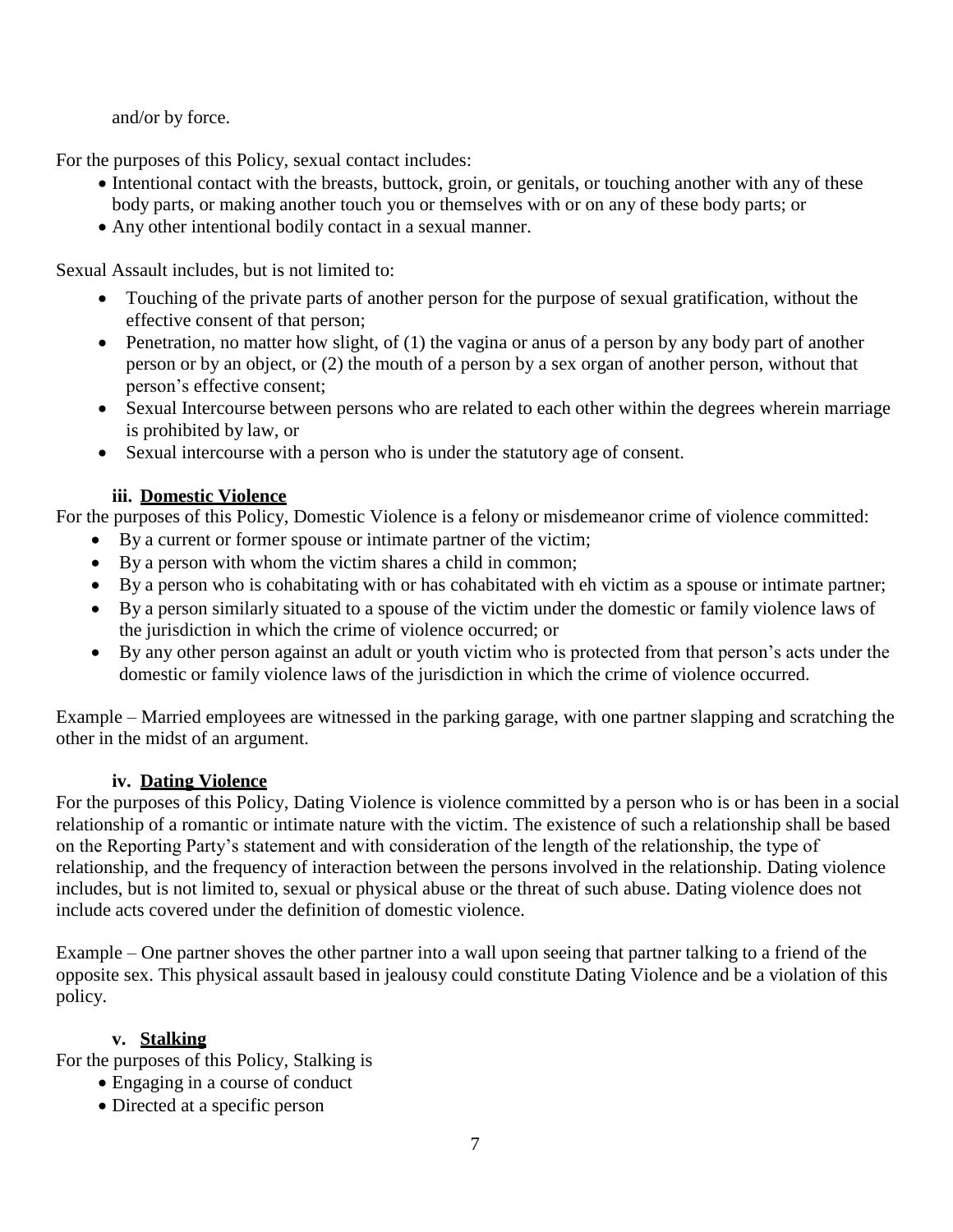• that would cause a reasonable person to feel fear for his or her safety or the safety of others, or suffer substantial emotional distress.

For purposes of this definition:

- "Course of conduct" means two or more acts, including, but not limited to, acts which the stalker directly, indirectly, or through third parties, by an action, method, device, or means follows, monitors, observes, surveils, threatens, or communicates to or about, a person, or interferes with a person's property;
- "Substantial emotional distress" means significant mental suffering or anguish that may, but does not necessarily, require medical or other professional treatment or counseling; and
- "Reasonable person" means a reasonable person under similar circumstances and with similar identities to the victim.

Examples -

- o A student repeatedly shows up at another student's on-campus residence, always notifying the residence hall staff that they are there to see the resident. Upon a call to the resident, the student informs residence hall staff that this visitor is uninvited and continuously attempts to see them, even so far as waiting for them outside of classes and showing up to their on-campus place of employment requesting that they go out on a date together.
- o A professor received flowers and gifts delivered to their office. After learning the gifts were from a student they recently had in class, the professor thanked the student and stated that it was not necessary and would appreciate the gift deliveries to stop. The student then started leaving notes of love and gratitude on the professor's car, both on-campus and at home. Asked again to stop, the student stated by email: "You can ask me to stop, but I'm not giving up. We are meant to be together, and I'll do anything necessary to make you have the feelings for me that I have for you." When the professor did not respond, the student emailed again, "You cannot escape me. I will track you to the ends of the earth. We are meant to be together."

Any other College policies may fall within this section when a violation is motivated by the actual or perceived membership of the Reporting Party's sex or gender.

## **vi. Sexual Exploitation**

Sexual Exploitation occurs when one person takes non-consensual or abusive sexual advantage of another for his/her own advantage or benefit, or to benefit or advantage anyone other than the one being exploited, and that behavior does not otherwise constitute one of other Sexual Misconduct offenses.

Examples of Sexual Exploitation include, but are not limited to the:

- Invasion of sexual privacy;
- Prostituting another person;
- Non-consensual digital, video or audio recording of nudity or sexual activity;
- Unauthorized sharing or distribution of digital, video or audio recording or nudity or sexual activity;
- Engaging in voyeurism;
- Going beyond the boundaries of consent (such as letting your friend hide in the closet to watch you having consensual sex);
- Knowingly exposing someone to or transmitting an STI, STD or HIV to another person;
- Intentionally or recklessly exposing one's genitals in non-consensual circumstances; inducing another to expose their genitals;
- Sexually-based stalking and/or bullying may also be forms or sexual exploitation.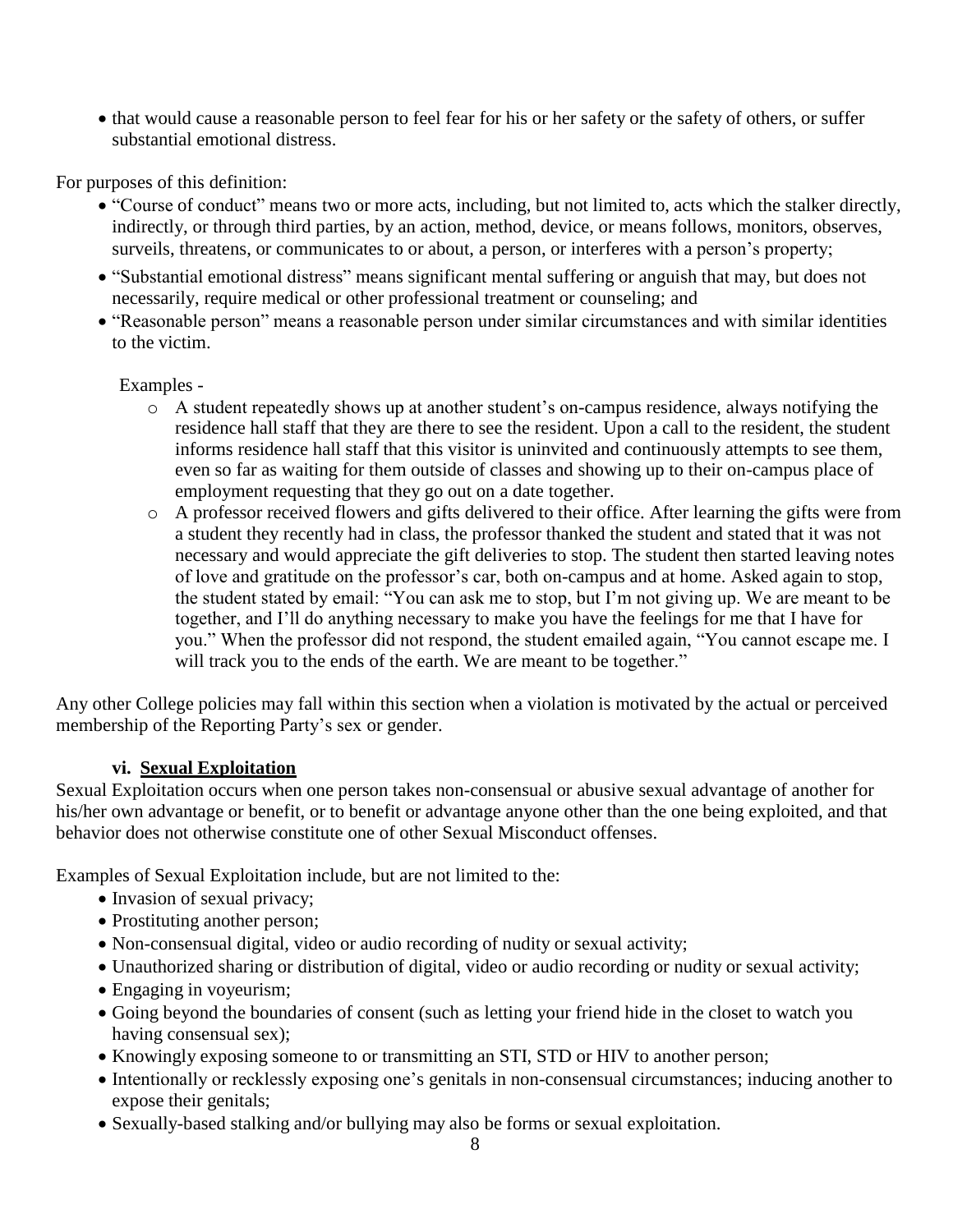### **vii. Threatening Behavior, Intimidation, Hazing, and Bullying**

In addition to the above defined terms, Sexual Misconduct may also include other misconduct, like threatening behavior, intimidation, hazing, or bullying if such behavior is based on an individual's sex or gender. Reports of any such behavior will be handled in accordance with this policy and the applicable procedures. Threatening behavior, intimidation, hazing, or bullying that is not based on an individual's sex, gender, or other protected

class is still prohibited by the College, but will be handled in accordance with the respective student handbook or faculty and staff handbooks.

For purposes of this policy, the definitions of "threatening behavior", "intimidation", "hazing", and "bullying" provided in the Harassment Policy, located in subsection A, apply.

## **viii. Examples of Potential Sexual Misconduct**

- Amanda and Bill meet at a party. They spend the evening dancing and getting to know each other. Bill convinces Amanda to come up to his room. From 11:00pm until 3:00am, Bill uses every line he can think of to convince Amanda to have sex with him, but she adamantly refuses. He keeps at her, and begins to question her religious convictions, and accuses her of being "a prude." Finally, it seems to Bill that her resolve is weakening, and he convinces her to give him a "hand job" (hand to genital contact). Amanda would never had done it but for Bill's incessant advances. He feels that he successfully seduced her, and that she wanted to do it all along, but was playing shy and hard to get. Why else would she have come up to his room alone after the party? If she really didn't want it, she could have left. **Bill may be responsible for violating the College's Sexual Misconduct Policy. The campus decision-makers could find that the degree and duration of the pressure Bill applied to Amanda is unreasonable. Bill coerced Amanda into performing unwanted sexual touching upon him. Where sexual activity is coerced, it is forced. Sex without consent is Sexual Misconduct.**
- Ben is a work supervisor at the College. Beth is a new worker in Ben's department. For the past couple of months, Beth has been subjected to hugging, fondling, and offensive comments about her "curvaceous figure" several times by Ben. She has repeatedly tried to communicate her discomfort with this behavior by gently pushing him away, talking about how angry her fiancée would be if he knew about it, and leaving the room when possible. The last straw for Beth was when Ben began conducting entire conversations with her while staring at her chest. **This is a violation of the Sexual Misconduct Policy. Although a direct statement to the harasser that the conduct is offensive and unacceptable clearly puts the harasser on notice that the conduct is unwelcome, such a direct statement is NOT required. Ben should have interpreted Beth's statements and actions as expressing to him that his conduct is unwelcomed and he should cease his actions and comments.**
- Peyton and Jordan were in the break room of their office building with a group of their co-workers joking around and telling stories. Peyton placed his arms around Jordan's waist as they continued their conversation. Jordan removed his hands from her body. A few minutes later, Peyton touched Jordan's butt, stating he did not understand why she was making such a big deal about him touching her. **This is a violation of the Sexual Misconduct Policy. After Jordan removed Peyton's hands from her body, Peyton touched her butt. This behavior constitutes intentional physical contact of a sexual nature.**

## *C.* **Consensual Relations Policy**

There are inherent risks in any romantic or sexual relationship between individuals in unequal positions (such as teacher and student, supervisor and employee). These relationships may be less consensual than perceived by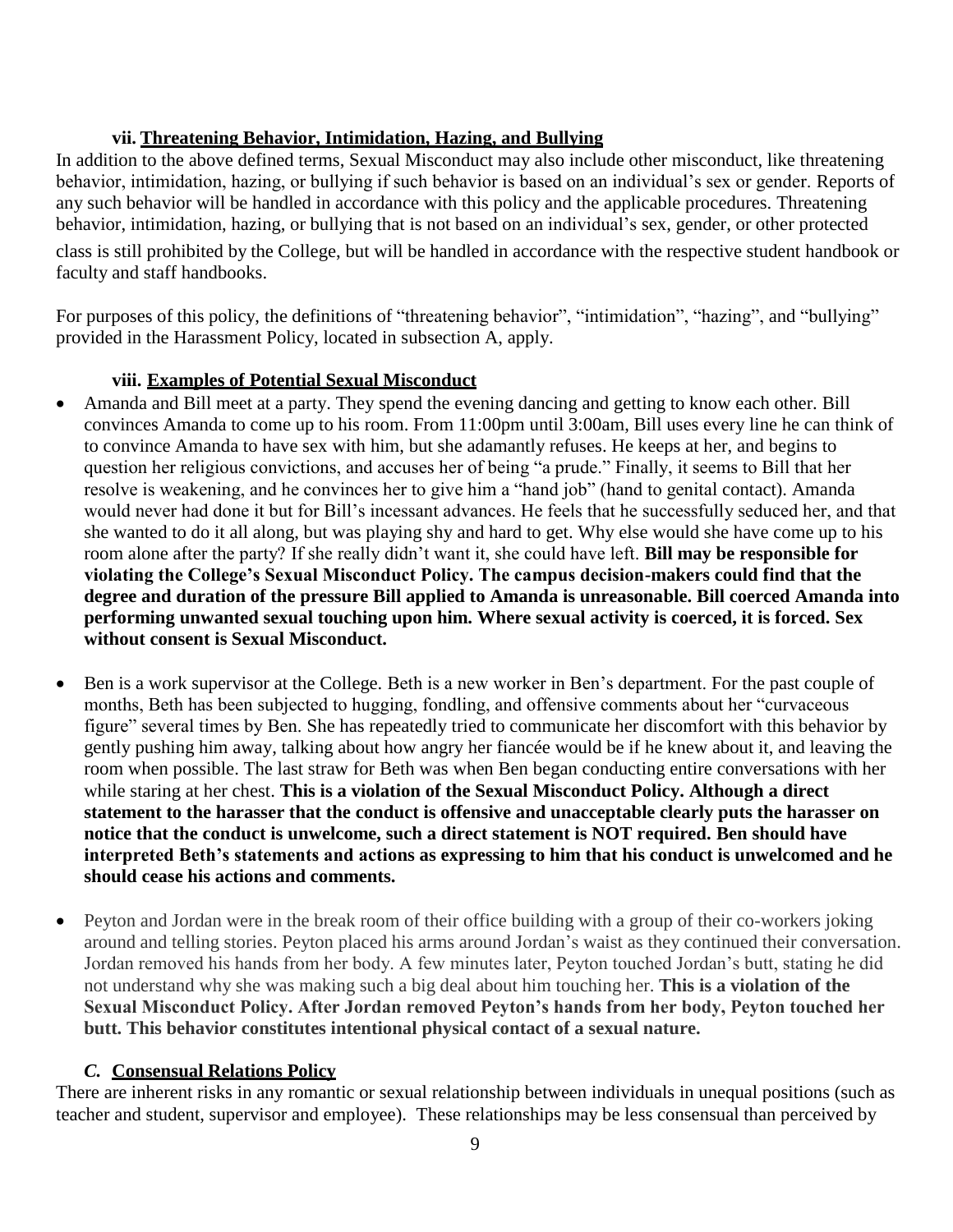the individual whose position confers power. The relationship also may be viewed in different ways by each of the parties, particularly in retrospect. Furthermore, circumstances may change, and conduct that was previously welcome may become unwelcome. Even when both parties have consented at the outset to a romantic or sexual involvement, this past consent may not remove grounds for a later charge of a violation of applicable sections of the faculty/staff handbooks. The College does not wish to interfere with private choices regarding personal relationships when these relationships do not interfere with the goals and policies of the college. However, for the personal protection of members of this community, relationships in which power differentials are inherent (faculty-student, staff-student, administrator-student, supervisor-supervisee) are generally discouraged.

Consensual romantic or sexual relationships in which one party maintains a direct supervisory or evaluative role over the other party are inappropriate. Therefore, persons with direct supervisory or evaluative responsibilities who are involved in such relationships must bring those relationships to the timely attention of their supervisor or the Provost, and will likely result in the necessity to remove the employee from the supervisory or evaluative responsibilities, or shift the student or employee out of being supervised or evaluated by someone with whom they have established a consensual relationship. This includes Resident Advisors (RAs) and students over whom they have direct responsibility. While no relationships are prohibited by this policy, failure to self-report such relationships to a supervisor as required can result in disciplinary actions for an employee. Because of the unique nature of the Work Program, student supervisors should refrain from romantic or sexual relationships with student workers who report to them and should not evaluate such student workers.

# *D.* **Additional Applicable Definitions:**

# **i. Consent**

For the purposes of this Policy, Consent is the affirmative, unambiguous, and voluntary agreement to engage in a specific sexual activity during a sexual encounter with a specific individual. Consent is a freely given agreement to sexual activity. Consent must be informed and mutual. Consent is clear, mutually understandable words or actions communicating an agreement to engage in specific sexual or intimate conduct. It is the responsibility of the person initiating sexual activity to obtain the other party's consent before proceeding with the sexual activity.

A current or past dating or sexual relationship, by itself, does not create consent. Consent to sexual activity in the past does not create consent to future sexual activity. Consent to sexual activity with one person does not create consent to sexual activity with another person. Consent to one sexual activity does not create consent to another sexual activity. A person's manner of dress does not constitute consent. Consent can be withdrawn at any time during a sexual encounter.

Consent cannot be given as the result of force, coercion, intimidation, or threats. A person's lack of verbal or physical resistance or submission resulting from the use or threat of force does not constitute consent.

Consent cannot be given by one who is unable to understand the nature of the sexual activity and give knowing consent due to the circumstances. This includes when one is incapacitated, voluntarily or involuntarily, due to a physical condition, including, but not limited to, the use or influence of drugs or alcohol, or being in a state of unconsciousness, sleep, or other state in which the person is unaware that sexual activity is occurring. If there is any doubt as to another person's capacity to give consent, community members should assume that the other person does not have the capacity to give consent.

A person also cannot consent if he or she is under the age of consent or if the person is incapacitated due to a mental disability.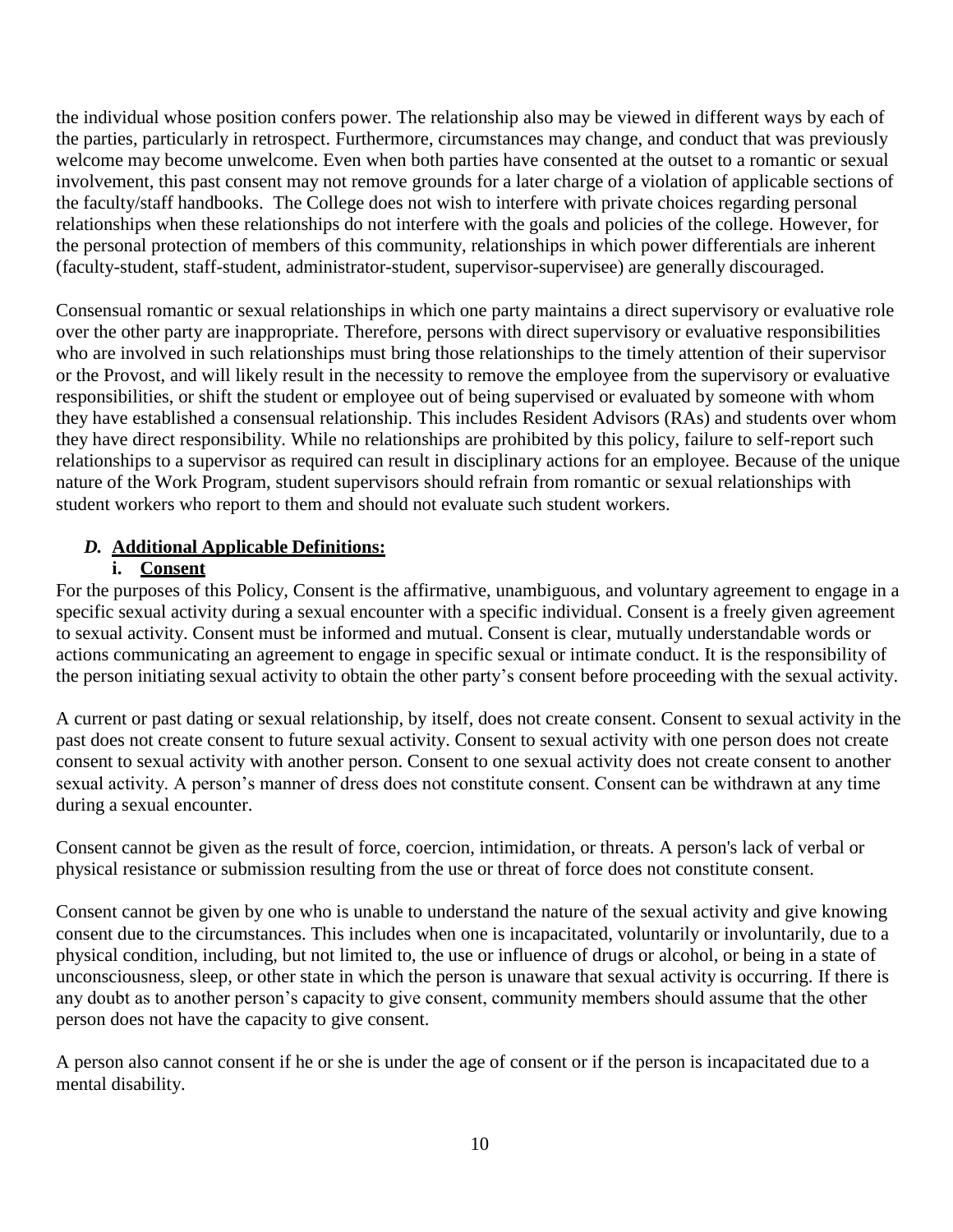# **ii. Force**

Force is the use of physical violence and/or imposing on someone physically to gain sexual access. Force also includes threats, intimidation (implied threats) and coercion that overcomes free will or resistance or that produces consent ("Have sex with me or I'll hit you. Ok, don't hit me, I'll do what you want.")

- Coercion is unreasonable pressure for sexual activity. When someone makes clear to you that they do not want sex, that they want to stop, or that they do not want to go past a certain point of sexual interaction, continued pressure beyond that point can be coercive.
- NOTE: There is no requirement for a party to resist the sexual advance or request, but resistance is a clear demonstration of non-consent. The presence of force is not demonstrated by the absence of resistance. Sexual activity that is forced is by definition non-consensual, but non-consensual activity is not by definition forced.

# **iii. Hostile Environment**

A hostile environment may arise when unwelcome conduct of a sexual or gender-based nature affects a person's ability to participate in or benefit from an education program or activity, or creates an intimidating, threatening or abusive educational and/or living environment. A single, isolated incident of sexual or gender-based harassment may, based on the facts and circumstances, create a hostile environment.

This policy is applicable regardless of the sexual orientation and/or gender identity of individuals engaging in sexual activity. For reference to the pertinent state statutes on sex offenses, please visit [http://www.ilga.gov/legislation/ilcs/ilcs.asp.](http://www.ilga.gov/legislation/ilcs/ilcs.asp)

# *E.* **Anti-Retaliation Policy**

Retaliation against anyone involved in a case or report of discrimination or harassment of any kind, including Sexual Misconduct, is prohibited.

Examples of retaliation include, but are not limited to:

- Unfair assignment, grading or evaluation
- Having information withheld or made difficult to obtain in a timely manner, such as class information, grades or work assignments
- Ridicule (public or private)
- Oral or written threats or bribes
- Refusal to meet with the person even though the person has a right to do so
- Further harassment

Such retaliation shall be considered a serious violation of the policy and shall be independent of whether a charge or informal complaint of discrimination or harassment is substantiated. Encouraging others to retaliate also violates the policy. Any incidents of retaliation should be immediately reported to the Title IX Coordinator, Deputy Coordinators, or HR Designees.

# **II. Grievance Procedures**

Formal Complaints of Sexual Harassment under the Title IX Sexual Harassment Policy and Procedures will be addressed by the grievance process set out in the Title IX Sexual Harassment Policy and Procedures.

This process begins when *notice* is received. Then a prompt preliminary inquiry by the Title IX Coordinator, Deputy Coordinators, or Human Resources Designee is held to determine if there is reasonable cause to believe the nondiscrimination policy has been violated. If reasonable cause is found to support the claim, the College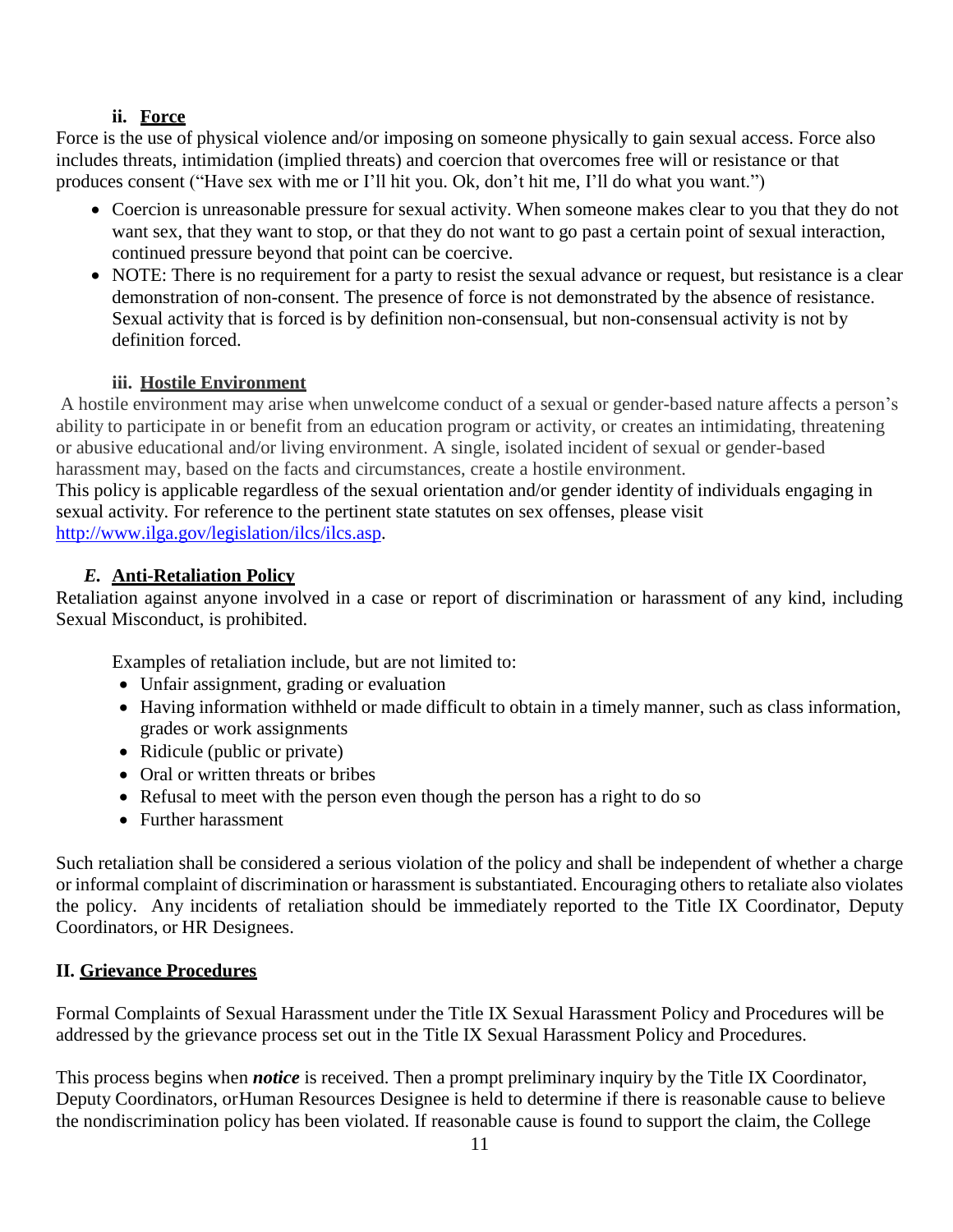will initiate an investigation which will lead to either an informal or formal resolution process. The Title IX Coordinator, Deputy Coordinators, or Human Resources Designee will coordinate the College's compliance efforts regarding all reports and will promptly implement an effective remedy designed to end the discrimination, prevent its recurrence and addressits effects.

**Notice:** The College has notice of Sexual Misconduct, harassment, or discrimination based on the protected classes (for list, see paragraph 1 of the Equal Employment Opp. & Title IX Nondiscrimination Policy) if a Responsible Employee knew, or in the exercise of reasonable care should have known, about the Sexual Misconduct, harassment, or discrimination. The school can receive notice in several ways. Some examples of notice include: a student or employee filing a grievance, an individual (student, parent, employee, or friend) reporting an incident, or a Responsible Employee witnessing the event. It also can indirectly receive notice from a member of the local community, on a social networking site, or from the media.

Additionally, notice may be imputed onto the school if the pervasiveness of the alleged misconduct is "widespread, openly practiced, or well-known among students." The school is required to take prompt and effective corrective action in these instances.

Public awareness events, such as "Take Back the Night," are not considered notice to the school for the purpose of triggering individual investigation. However, the Department of Education does recommend that schools provide information at these events on how to file a Title IX complaint.

In private lawsuits for monetary damages, the school must have had actual knowledge of the conduct and act with deliberate indifference. Under Title IX and its regulations, as well as under Title IV, once a university has actual or constructive notice of possible sexual harassment of students, it is responsible for determining what occurred and responding appropriately. When a university fails to take adequate steps to address harassment, it is held liable under Title IX and Title IV for its own conduct.

The College aims to bring all allegations to a resolution within a sixty (60) business day time period, which can be extended as necessary for appropriate cause by the Title IX Coordinator, Deputy Coordinators, or Human Resources Designee with notice to the parties. In overview, the timeline for resolution begins with notice to a *Responsible Employee*, whothen should make a report to the Title IX Coordinator, Deputy Coordinators, or Human Resources Designee.

**Responsible Employee:** Includes any employee who: 1. has the authority to take action to redress the harassment or discrimination; 2. has the duty to report harassment, discrimination or other types of misconduct to appropriate officials; OR 3. is someone a person could reasonably believe has this authority or responsibility. A Responsible Employee does not include students who are not participating in the Work Program, peer counselors, staff counselors, the college chaplain, or professional staff members employed by Fresh Ideas. In essence, almost all members of the College community are considered a Responsible Employee.

The Title IX Coordinator, Deputy Coordinators, or Human Resources Designee then engages in a *preliminary inquiry* that is typically1-3 days in duration.

**Preliminary Inquiry:** When a notice is made, the Title IX Coordinator, Deputy Coordinators or Human Resources Designee will address inquiries and coordinate the College's response. Often, sex and gender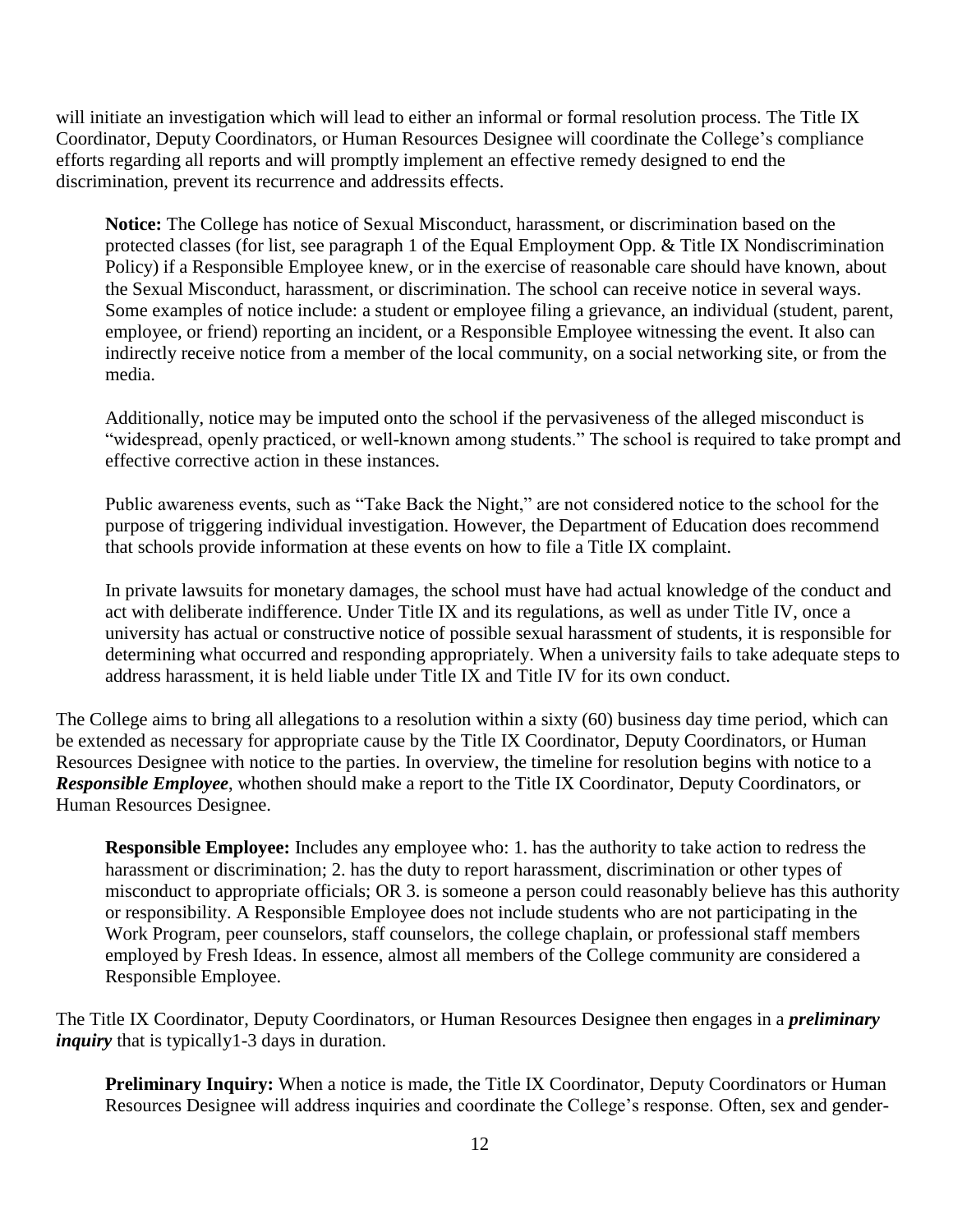based complaints andother discrimination complaints, include other potential College policy violations. If the Title IX Coordinator, Deputy Coordinator, or Human Resources Designee believes that reasonable cause is not found to support the claim, the case will be closed and all parties will be notified. If reasonable cause is found to support theclaim, an investigation will be initiated and either an informal resolution or a formal resolution will takeplace. Prompt filing of a complaint is strongly encouraged. A complaint may be withdrawn at any timeafter it is filed. However, withdrawal of a complaint will not necessarily result in the termination of theCollege's inquiry or investigation.

At the end of the preliminary inquiry, the Title IX Coordinator, Deputy Coordinator, or Human Resources Designee will assign at leasttwo investigators to begin an *investigation* and keep all parties regularly appraised of the status of the investigation as it unfolds. Once an investigation has been launched, the *Reporting Party* and *Responding Party*have the right to find an *advocate* to support him/her through this process and it will be determined if either an informal or formal resolution will take place.

**Investigation:** An investigation can range from days to weeks in length, depending on the nature and complexity of the allegation, with the College commonly aiming for a 10-14 day window for completion of the investigation. The College will conduct a prompt, fair, and impartial investigation. Prompt means that the investigation is completed within reasonably prompt timeframes, generally within sixty days. Fair means that the investigation is conducted in a manner that is consistent with this policy and transparent to the Reporting and Responding Parties. Impartial means the investigation is conducted by individuals who do not have a conflict of interest or bias for or against either party, and who are trained on issues related to all forms of discrimination, harassment, and Sexual Misconduct and in conducting an investigation. In cases of academic freedom, the investigation must include the appropriate academic officer.

**Reporting Party:** In this process, the recipient or victim of the alleged misconduct is referred to as the Reporting Party. While an individual who is not the recipient or victim of the alleged misconduct may certainly notify the College of the alleged misconduct, reference to Reporting Party throughout this policy is limited to the recipient or victim of the alleged misconduct.

**Responding Party:** In this process, the person who is alleged to have violated campus policy is referred to as the Responding Party.

**Advocates:** A person, of each party's choosing, who can help guide, support and accompany them throughout the campus resolution process. This person can be, but is not limited to a friend, family member, mentor, or supervisor. An advisor cannot be anyone who is directly involved in the resolution process.

## *A.* **Filing a Grievance**

Any member of the community can provide notice of discrimination and/or harassment in person, by phone, via email or in writing to the Title IX Coordinator, Deputy Coordinators, or Human Resources Designee. The College strongly encouragessubmission of written reports to either the Title IX Coordinator, Deputy Coordinators, or to Human Resources Designees

The following are recommended elements of a report:

- Clear and concise description of the alleged incident(s) (e.g.: when and where it occurred);
- Any supporting documentation and evidence including witnesses if any;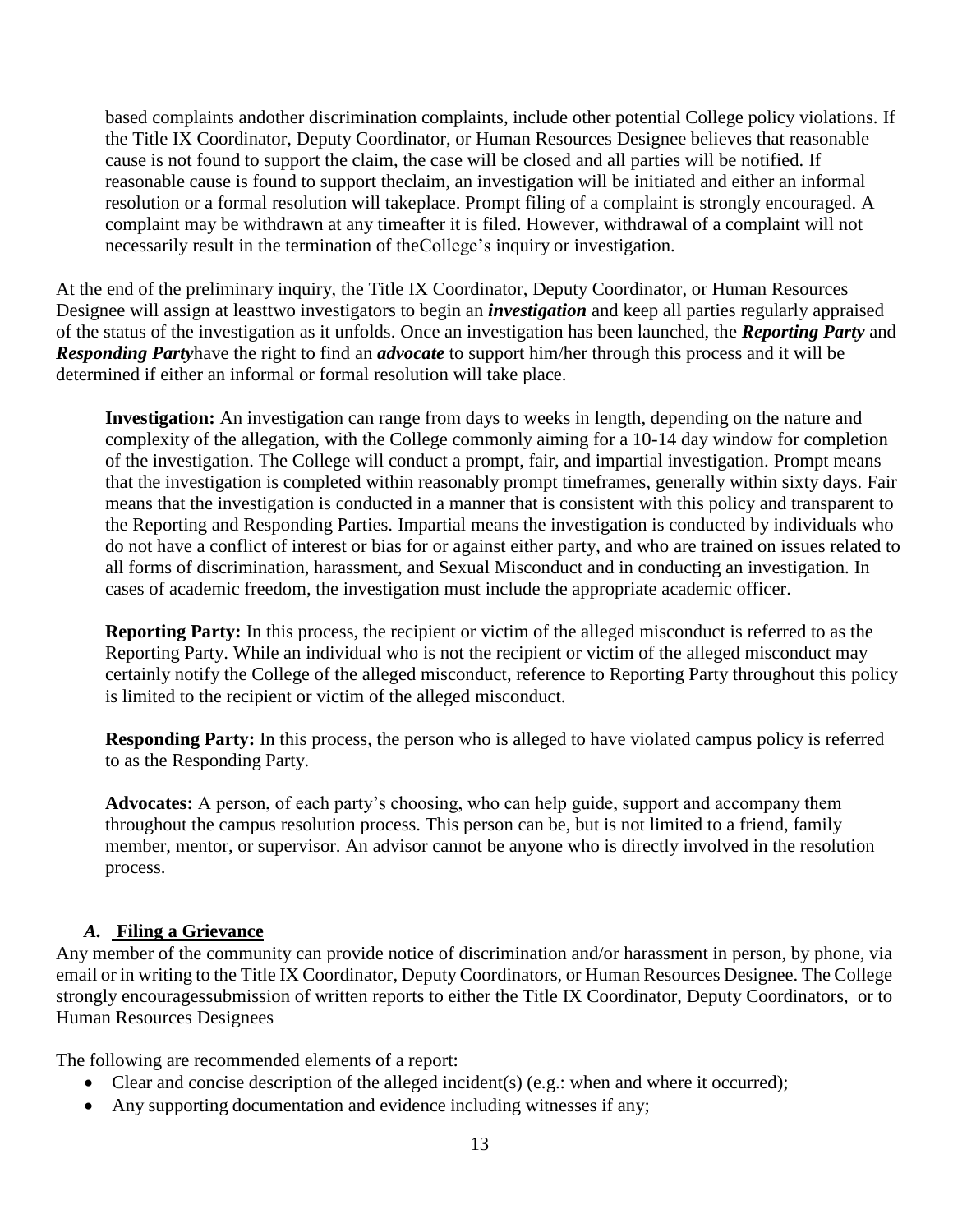- Clear demonstration of all informal efforts, if any, to resolve the issue(s) with the person involved and the person's supervisor;
	- o This includes names, dates and times of attempted or actual contact along with a description of the discussion and the manner of communication made in the course of each effort;
	- o If contacting the person involved and/or the supervisor is inappropriate, the Reporting Party should state the reasons why;
- The desired remedy sought;
- Name and all contact information for the Reporting Party;
- Signed and dated by the Reporting Party.

Upon receipt of a report of Sexual Misconduct, the Title IX Coordinator, Deputy Coordinator, or HR Designee will provide the Reporting Party with the following information in writing:

- Information about the importance of preserving physical evidence in cases of sexual violence and the availability of a no-cost medical forensic exam;
- Information about the Reporting Party's Rights and Options related to reporting and support that may be available from the College as well as his/her options regarding the involvement of law enforcement, including personally notifying law enforcement, receiving assistance from the College in notifying law enforcement, or declining to notify law enforcement;
- Information about existing counseling, health, mental health, victim advocacy, legal assistance, visa and immigration assistance, student financial aid, and other services available for victims both within the College and in the community;
- Options for interim remedies;
- A copy of this policy.

## *B.* **Interim Remedies/Actions During an Investigation, Resolution Process, and Subsequent Appeals**

The Title IX Coordinator, Deputy Coordinator, or Human Resources Designee may provide interim remedies intended to address theshort-term effects of alleged harassment, discrimination and/or retaliation, i.e., to redress harm to the ReportingParty and the community and to prevent further violations. The College will keep interim remedies and actionsas private as possible.

These remedies may include, but are not limited to:

- Referral to counseling and health services
- Referral to the Employee Assistance Program
- Education to the campus community
- Altering the housing situation of the Responding Party or the housing situation of the Reporting Party, if desired
- Altering work arrangements for employees
- Providing campus escorts
- Providing transportation accommodations
- Implementing contact limitations between the parties
- Make arrangement to offer adjustments to academic deadlines, course schedules, etc.

Interim remedies will be provided if they are reasonably available and requested, regardless of whether the Reporting Party chooses to report the alleged Sexual Misconduct, discrimination, or harassment to Campus Safety and Security or local law enforcement. Any interim remedies provided will be kept confidential to that extent that doing so will not impair the ability of the College to provide the remedy.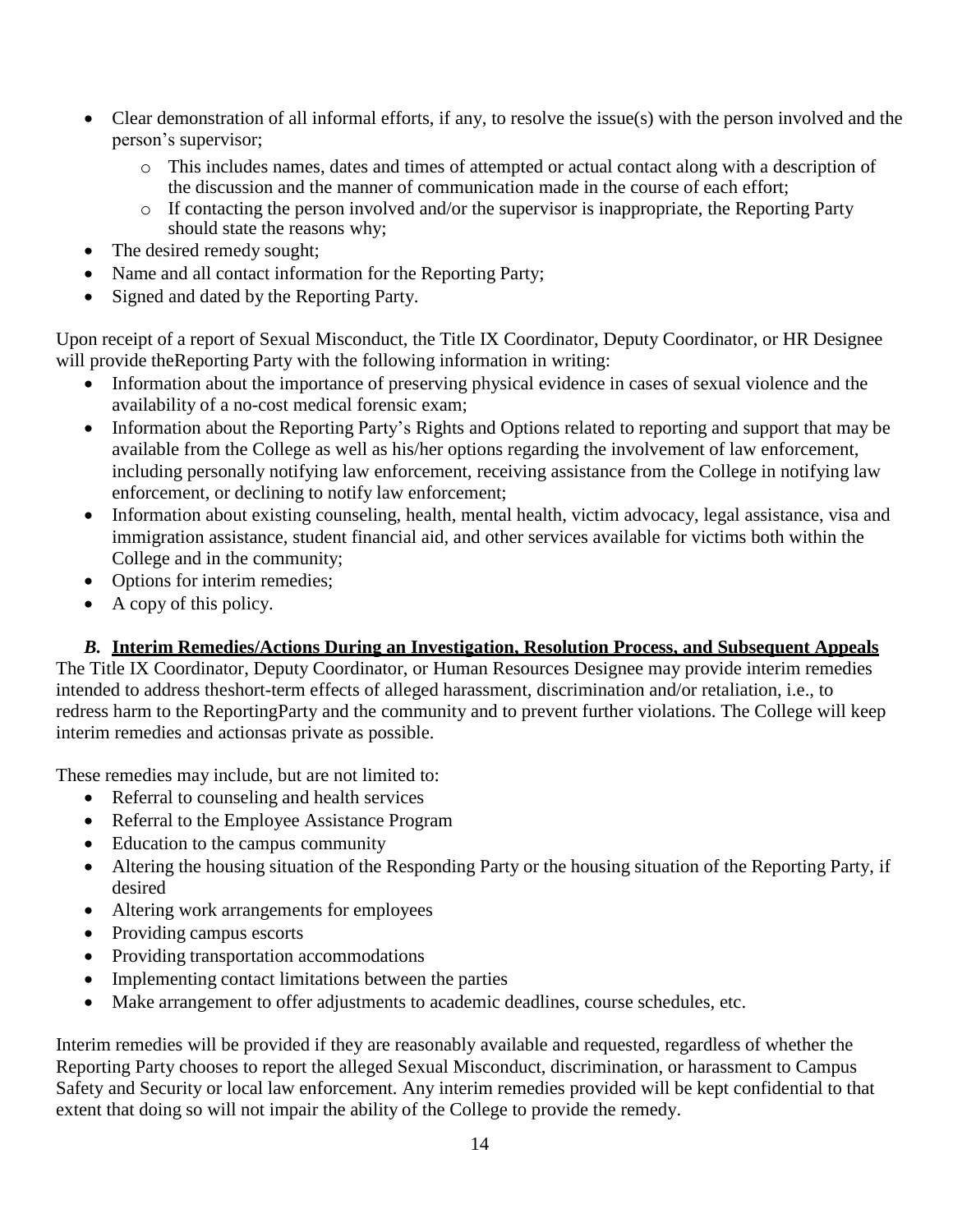In addition to providing interim remedies, the College may, in the interim, suspend a student, employee, or organization pending the completion of the investigation, resolution process, or subsequent appeals. This is particularly important when, in consultation with the Dean of Students or Human Resources Designee who will consult with the President and the Provost, the Title IX Coordinator finds the safety or well-being of any member(s) of the campus community to be jeopardized by the presence on-campus of the Responding Party or the ongoing activity of a student organization whose behavior is in question. In all cases in which an interim suspension is imposed, the student, employee or student organization will be given the opportunity to meet with the Title IX Coordinator, the Dean of Students or the Human Resources Designee prior to such suspension being imposed, or as soon thereafter as reasonably possible, to show cause of why the suspension should not be implemented. The Title IX Coordinator, the Dean of Students or the Human Resources Designee have discretion to implement or stay an interim suspension under the previous section of the Equal Employment Opportunity & Nondiscrimination Statements, Policies, and Procedures and to determine its conditions and duration.

Violation of an interim suspension or other remedy provided under this policy is grounds for discipline, up to and including expulsion or termination.

## *C.* **Participation of Advocates in the Investigation, Resolution Process, and Subsequent Appeals**

All parties are entitled to an advocate of their choosing to guide and accompany them throughout the campus resolution process. The advocate may be a friend, mentor, family member, attorney or any other supporter a party chooses to advise them who is eligible and available. People who will be called as witnesses may not serve as advocates. The goal of the College is to maintain a pool of trained (non-attorney) advocates who are available to the parties. The parties may choose advocates from outside the pool, or outside the campus community, but those advocates may not have the same level of insight and training on the campus process as do those trained by the College. Outside advocates are not eligible to be trained by the College.

The parties are entitled to be accompanied by the advocate in all meetings and interviews at which the party is entitled to be present, including intake, interviews, hearings and appeals. Advocates should help their advisees prepare for each meeting, and are expected to advise ethically, with integrity and in good faith. The College cannot guarantee equal advisory rights, meaning that if one party selects an advocate who is an attorney, but the other party does not, or cannot afford an attorney, the college is not obligated to provide one. However, Responding Parties may wish to contact organizations such as:

- FACE [\(http://www.facecampusequality.org\)](http://www.facecampusequality.org/)
- SAVE [\(http://www.saveservices.org\)](http://www.saveservices.org/)

Reporting Parties may wish to contact organizations such as:

- The Victim Rights Law Center [\(http://www.victimrights.org\)](http://www.victimrights.org/), or the
- The National Center for Victims of Crime [\(http://www.victimsofcrime.org\)](http://www.victimsofcrime.org/), which maintains the Crime Victim's Bar Association.]

All advocates are subject to the same campus rules, whether they are attorneys or not. Advocates may not present on behalf of their advisee in a meeting, interview or hearing and should request or wait for a break in the proceeding if they wish to interact with campus officials. Advocates may confer quietly with their advisees as necessary, as long as they do not disrupt the process. For longer or more involved discussions, the parties and their advocates should ask for breaks or step out of meetings to allow for private conversation. Advocates will typically be given a timely opportunity to meet in advance of any interview or hearing with the administrative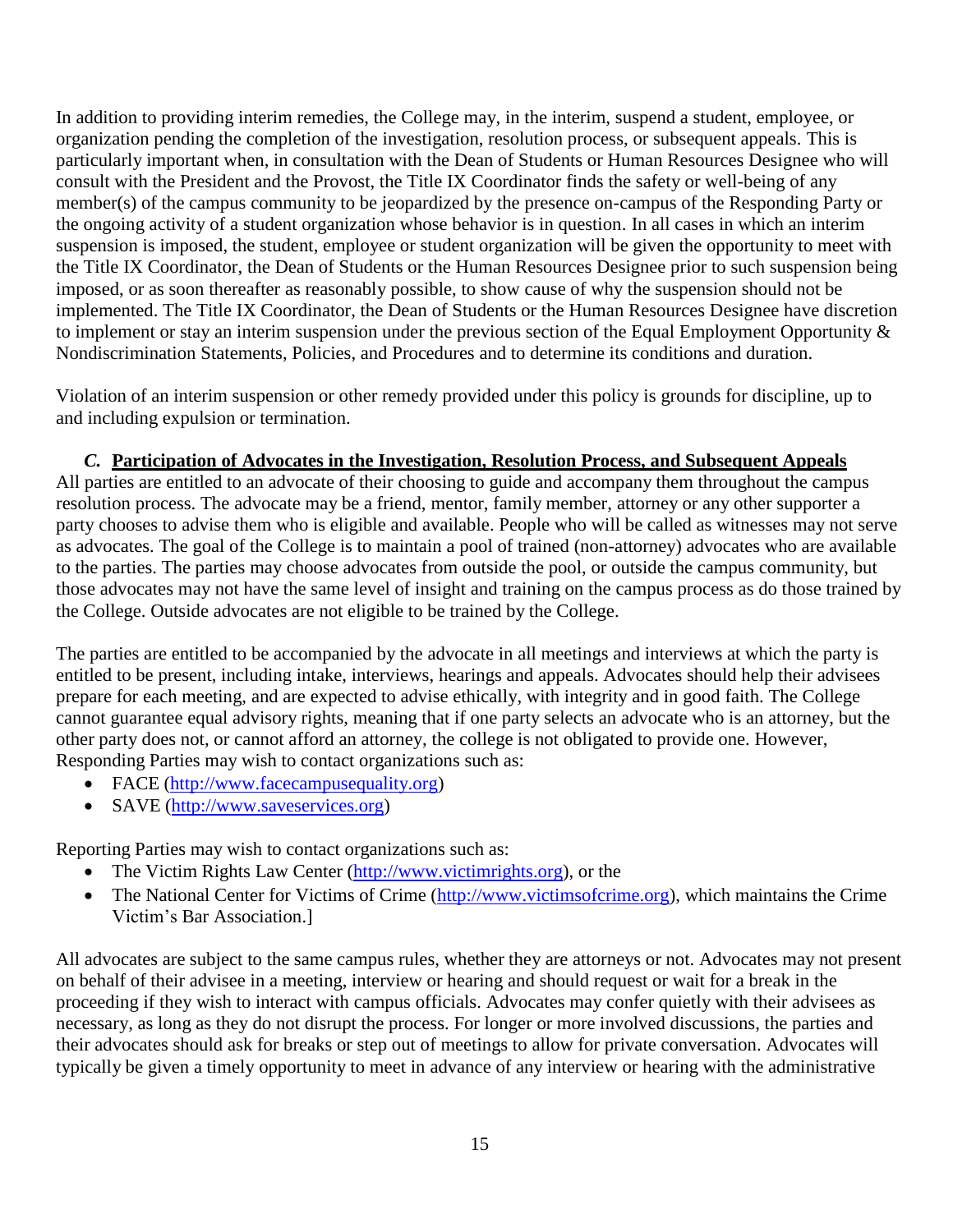officials conducting that interview or meetings. This pre-meeting will allow advocates to clarify any questions they may have, and allows the College an opportunity to clarify the role the advocate is expected to take.

Advocates are expected to refrain from interference with the College investigation and resolution. Any advocate who steps out of his/her role in any meetings under the campus resolution process will be warned once and only once. If the advocate continues to disrupt or otherwise fails to respect the limits of the advocate role, the advocate will be asked to leave the meeting. When an advisor advocate is removed from a meeting, that meeting will typically continue without the advocate present. Subsequently, the Title IX Coordinator, Deputy Coordinator, or HR Designee willdetermine whether the advocate may be reinstated, may be replaced by a different advocate, or whether the partywill forfeit the right to an advocate for the reminder of the process.

The College expects that the parties will wish the College to share documentation related to the allegations with their advocates. In order for the College to be able to share records with an advocate, the parties must consent to this by signing our authorization form. The parties are not otherwise restricted from discussing and sharing information relating to allegations with others who may support them or assist them in preparing and presenting. Advocates are expected to maintain the privacy of the records shared with them by the college. These records may not be shared with 3<sup>rd</sup> parties, disclosed publicly, or used for purposes not explicitly authorized by the College. The College may seek to restrict the role of any advocate who does not respect the sensitive nature of the process or who fails to abide the College's privacy expectations.

The College expects an advocate to adjust his/her schedule to allow him/her to attend College meetings when scheduled. The college does not typically change scheduled meetings to accommodate an advocate's inability to attend. The College will, however, make provisions to allow an advocate who cannot attend in person to attend a meeting by telephone, video and/or virtual meeting technologies as may be convenient and available.

A party may elect to change advocates during the process, and is not locked into using the same advocate throughout.

The parties must advise the investigators of the identity of their advocate before the date of their first meeting with investigators. The parties must provide subsequent timely notice to the investigators if they change advocates at any time. No audio or video recording of any kind other than as required by institutional procedure is permitted during meetings with campus officials.

## *D.* **Investigation Process**

An investigation is launched after reasonable cause is determined in the preliminary inquiry by the Title IX Coordinator, Deputy Coordinator, or the Human Resources Designee. An investigation can range from days to weeks in length, depending on the nature and complexity of the allegation or when initial reports fail to provide direct first-handinformation, with the College commonly aiming for a 10-14 day window to completion of the investigation.

**Reasonable cause** is a standard of proof. It is applied to a set of facts or actions to prove whether a reasonable person would have come to the same conclusion or acted in the same way given the totality of the circumstances. The standard is part of the tests applied by U.S. courts to police action in criminal matters but has also been applied in certain civil contexts.

The College's resolution will not typically be altered or precluded on the grounds that civil or criminal charges involving the same incident have been filed or that charges have been dismissed or reduced. However, the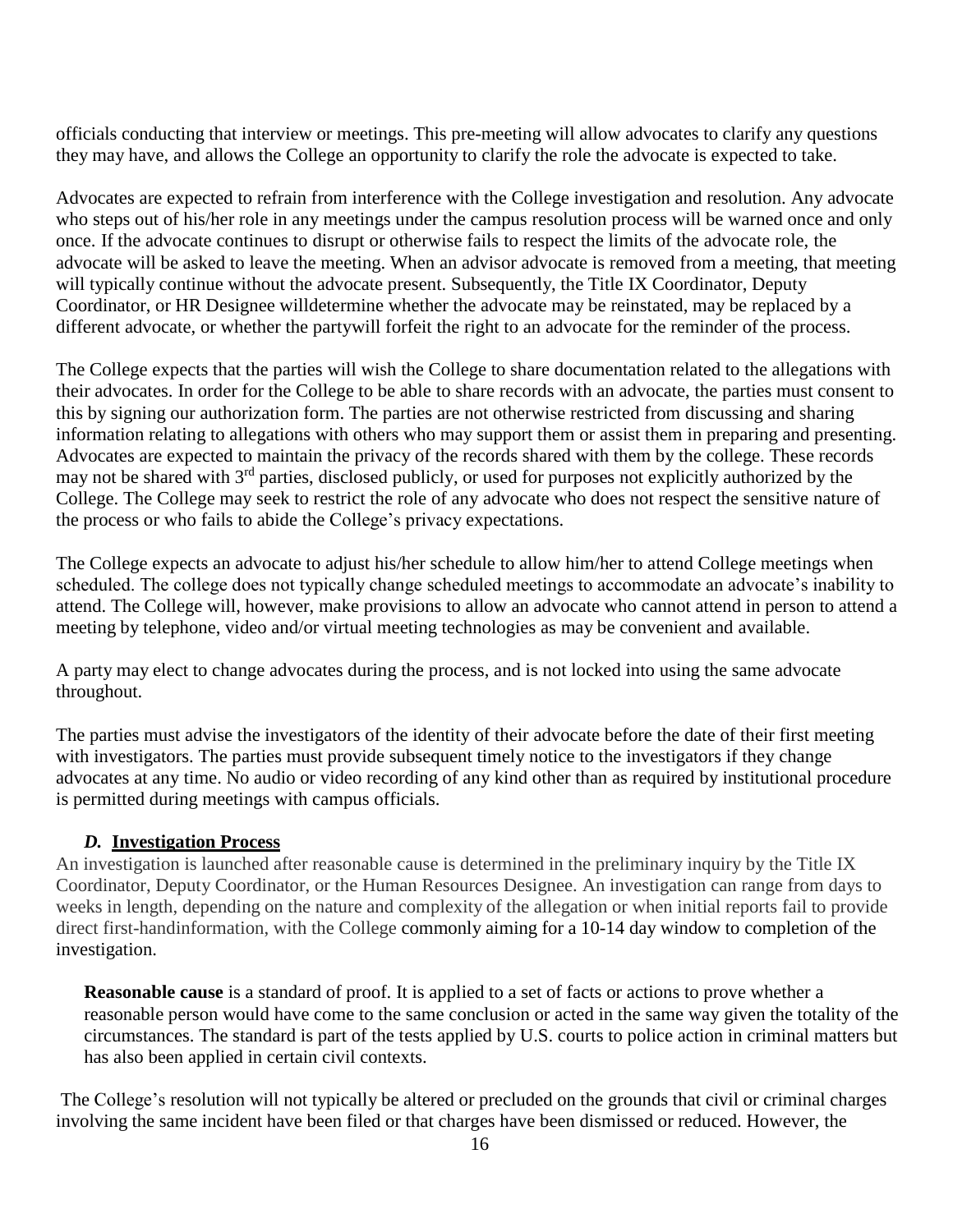College may undertake a short delay (several days to weeks) in its investigation or resolution process, to comply with a law enforcement request for cooperation (e.g.: to allow for criminal evidence collection) when criminal charges on the basis of the same behaviors that invoke this process are being investigated. The College will promptly resume its investigation and processes once notified by law enforcement that the initial evidence collection process is complete.

All investigations will be thorough, reliable and impartial, and will entail interviews with all relevant parties and witnesses, obtaining available evidence and identifying sources of expert information, if necessary. The Title IX Coordinator, Deputy Coordinator, or Human Resources Designee will typically assign two Title IX trained investigators to all investigations, one of which must be the Director of Campus Security and Safety or Designee.

In consultation with the Title IX Coordinator, Deputy Coordinator, or Human Resources Designee, the investigator(s) will take thefollowing steps (not necessarily in order):

- In coordination with campus partners (e.g.: the campus Title IX Coordinator), request any necessary remedial actions;
- Determine the identity and contact information of the Reporting Party;
- Identify the exact policies allegedly violated;
- Meet with the Reporting Party to take and finalize their statement, and
- Prepare the notice of charges on the basis of the preliminary inquiry;
- Meet with the Responding Party to take and finalize their statement;
- Commence a thorough, reliable and impartial investigation by developing a strategic investigation plan, including a witness list, evidence list, intended timeframe, and order of interviews for all witnesses and the Responding Party, who may be given notice prior to or at the time of the interview;
- Complete the investigation promptly, and without unreasonable deviation from the intended timeline of 10-14 business days;
- Meet with both parties to discuss and determine the desired outcome (informal or formal resolution);
- Provide regular updates to both the Reporting and Responding Parties, as appropriate, throughout the investigation;
- All statements can be read by the Reporting Party and the Responding Party AFTER all statements have been submitted;
- Prepare and present the findings to the hearing body;
- Share the findings and update the Reporting Party and the Responding Party on the status of the investigation.

If the investigators find the claim to be non-violent and both the Reporting and the Responding Parties agree, an informal resolution may take place. If the investigators find the claim to be violent or the Reporting and the Responding Parties do not agree, a formal resolution will take place.

## *E.* **Informal and Formal Resolution Processes**

This procedure applies to any member of the College community (faculty, student, staff, and administration) who is accused of engaging in discrimination or harassment, including Sexual Misconduct, except for Formal Complaints under the Title IX Sexual Harassment Policy and Procedures, which will be addressed by the grievance process set out in the Title IX Sexual Harassment Policy and Procedures. Any person can report alleged harassment or discrimination, including faculty, part-time faculty, students, staff, administration, guests, visitors, etc. All allegations of misconduct not involving harassment or discrimination will be addressed through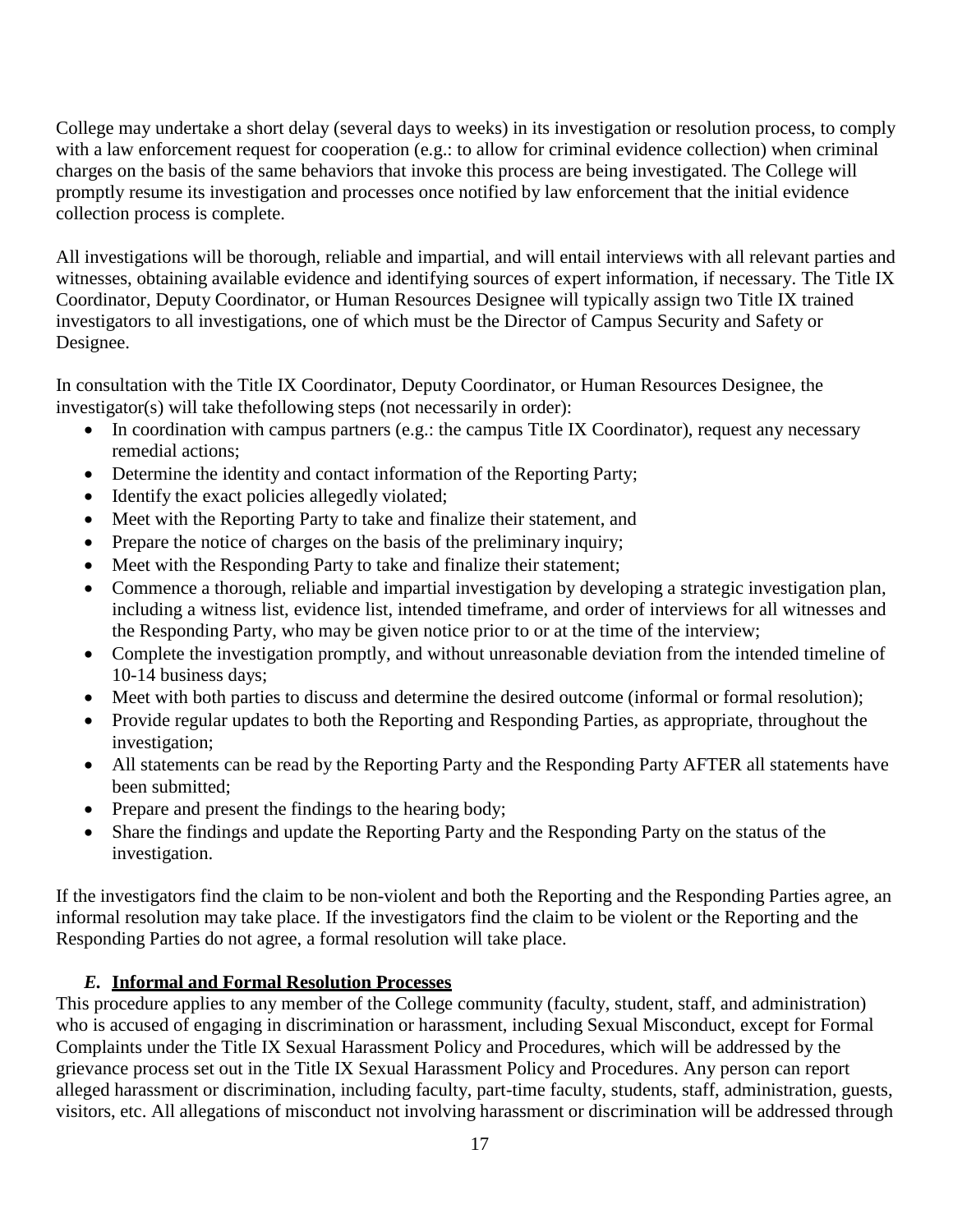the procedures elaborated in the respective student handbook or faculty and staff handbooks.

Reporting and Responding Parties will receive notice of the name of the individual or names of individuals on the Conduct Hearing Board, which will make a finding as to whether a policy violation occurred and impose a sanction if appropriate, before the individual or individuals initiate contact with either party. All parties will have the opportunity to request a substitution if the participation of an individual with authority to make a finding or impose a sanction poses a conflict of interest. Sections H, vi: Additional related Provisions provides direction on how to address conflicts of interest and biases.

### **i. Informal Resolution Process**

Before pursuing the Formal Resolution Process, every reasonable effort should be made to constructively resolve conflict with students, faculty, part-time faculty, staff, or administrators. Whenever possible and safe, the problematic behavior, conflict or misconduct should first be discussed by the Reporting Party and the Responding Party. The Title IX Coordinator, Deputy Coordinator, and the Human Resources Designee will facilitate such conversations, upon request, and monitor them for safety. Various conflict resolution mechanisms are available, including but not limited to counseling or *mediation*.

**Mediation:** The attempt to settle a dispute through active participation of a third party (mediator) who works to find points of agreement and make those in conflict agree on a fair result. Mediation is not used when violent behavior is involved, when the Title IX Coordinator, Deputy Coordinator, or Human Resources Designee determines a situation is not eligible, or the parties are reluctant to participate in good faith. Mediators areavailable from the U.S. Office of Labor Relations and the cost for these services are generally covered by the institution.

The College will not force an informal resolution or if informal resolution efforts are unsuccessful, the formal resolution process will be initiated and both parties will be notified. Either party has the right to end the informal process and begin the formal process at any time prior to resolution. The Reporting Party may keep a written log that could aid in later investigation and resolution.

#### **ii. Formal Resolution Process**

A formal resolution will be pursued in response to violence being present in the claim, if the Reporting and Responding Parties cannot agree on an informal resolution, or a previously agreed upon informal resolution was not successful.

At the end of an investigation, the assigned investigators will submit their reports to the *Hearing Body* for review. Once the Hearing Body has reviewed the report, the investigators, along with the Title IX Coordinator, Deputy Coordinator, or Human Resources Designee, will meet with the Hearing Body to discuss any further need to investigate or to offer clarification. From there, a hearing will convene to determine if the policy has been violated. The *ConductOfficer* of the Hearing Body will present the Reporting and Responding Parties with the findings, a decision, andsanctions (if applicable), subject to appeal.

**Hearing Body**: A Hearing Body is made up of five members of the campus community. A Hearing Body will always consist of two staff members, two faculty members, and the Conduct Officer all of whom have been appropriately trained. The College will make every effort to maintain a trained pool of hearing body members that reflects the diversity of faculty and staff. In cases where both parties are students, the V.P. and Dean of Student Affairs will choose the appropriate staff and faculty hearing body members. In cases where both parties are employees, the Provost will choose the appropriate staff and faculty hearing body members. In cases of student and employee parties, the Provost and V.P. and Dean of Student Affairs will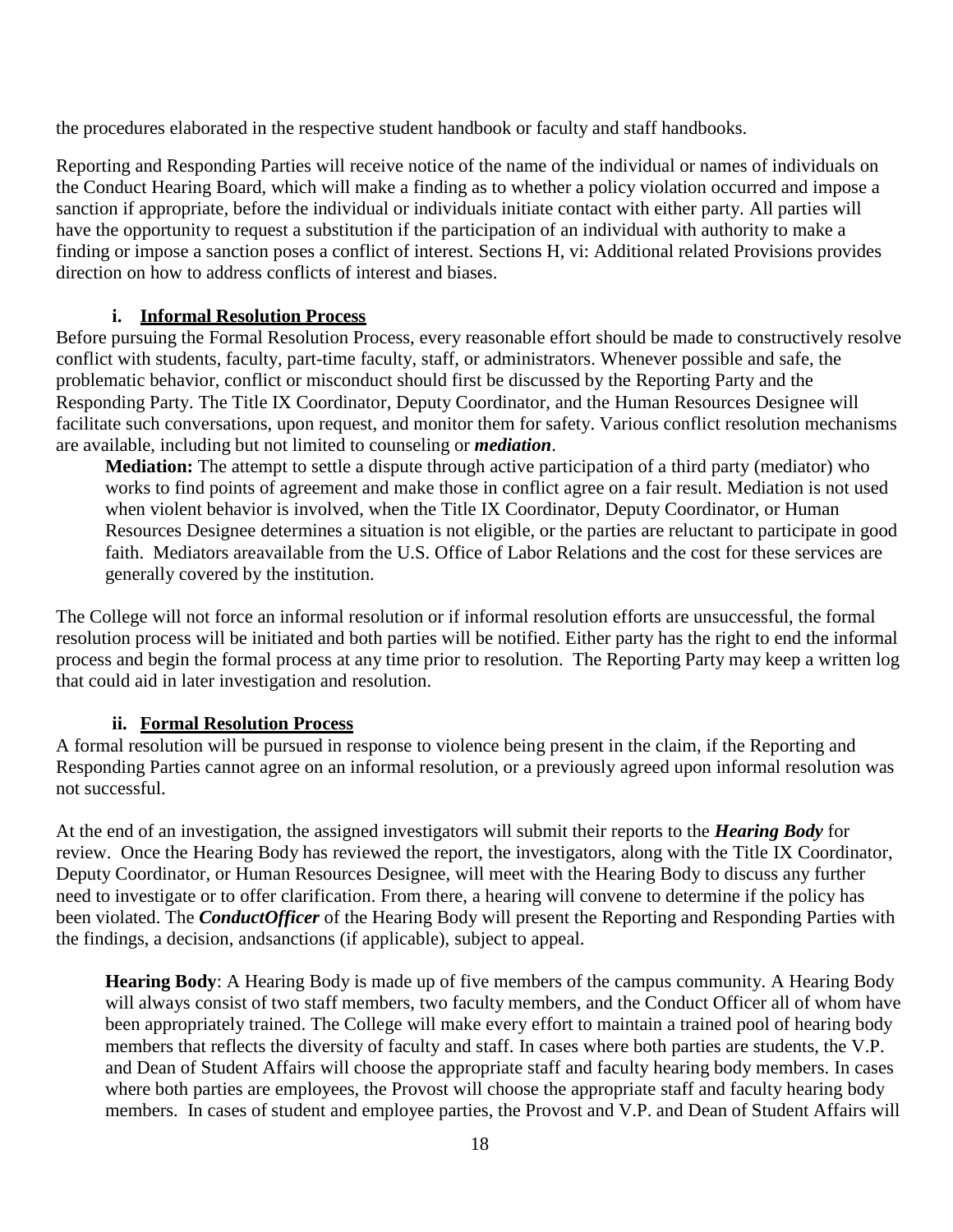collaborate and choose the appropriate staff and faculty Hearing Body members. The Hearing Body will be responsible for reading and understanding all aspects of the investigators' reports; asking appropriate and relevant questions of the investigators, both parties, and any one present at the hearing; making a determination based on the preponderance of evidence standard as to whether a violation of the policy more likely or not occurred; making a prompt, fair, and reasonable decision on the findings; and determining appropriate sanctions. The goal of the College is to enlarge the pool of trained Hearing Body members.

**Conduct Officer:** The Conduct Officer will be a member of the campus community that is appointed by the President. This person will be trained and will typically serve a three-year term. The Conduct Officer will be responsible for leading the hearing and delivering the appropriate sanctions when a policy violation is found. In a case where the Conduct Officer is directly involved, the President will appoint an interim Conduct Officer.

The Hearing Body will take the following steps during a hearing:

- The Conduct Officer will read the charge(s) along with the name(s) of the person(s) or office bringing them.
- All parties present will be reminded that they are to tell the truth throughout the hearing.
- The Responding Party will state whether or not he/she was responsible for the alleged offense(s).
- The Investigators will submit evidence related to the alleged offense(s) or to other actions that led up to or support he allegation as well as providing witnesses who can specifically speak to the alleged offense(s).
- The Reporting and Responding Parties may be asked to present their statements, provide clarification, or answer questions in regard to the claim.
- Witnesses will generally be asked to attend only that portion of the hearing which is relevant to their testimony, although in some cases witnesses may be asked to be present during the entire hearing.
- All parties present are entitled to make notes and ask questions at any time during the hearing, providing they have been recognized by the Conduct Officer. The only exception to this is the advocate(s), who must speak through the person they are present to support. Neither the Reporting Party nor Responding Party may speak directly to one another during the hearing.
- The Hearing Body may recall the Reporting Party, Responding Party, any witnesses, or the investigators at any point to clarify or challenge statements made during the hearing. The Hearing Body members are allowed to ask questions at any point throughout the hearing. All questions and clarifications must be directed to the Hearing Body members. Any member of the Hearing Body may request additional information.
- All hearings are closed to the public and must be held in either a conference room or a classroom. The advocates for the party they are supporting may include members from outside the campus community as both may have reached out to counselors unavailable on out campus; to exclude those individuals' participation in this process could put undue stress and pressure on all. The scope of the witnesses; testimony must be limited to the alleged act of or acts leading up to the alleged policy violation in questions. The sexual history of the Reporting Party is not a relevant part of the Hearing Body's proceeding or deliberations. Character witnesses are also not allowed as they cannot substantiate or invalidate any act of misconduct.
- Decisions will be reached by a majority rule on the basis of the evidence presented during the hearing. If evidence of misbehavior outweighs evidence to the contrary, the Responding Party will be considered responsible for the offense.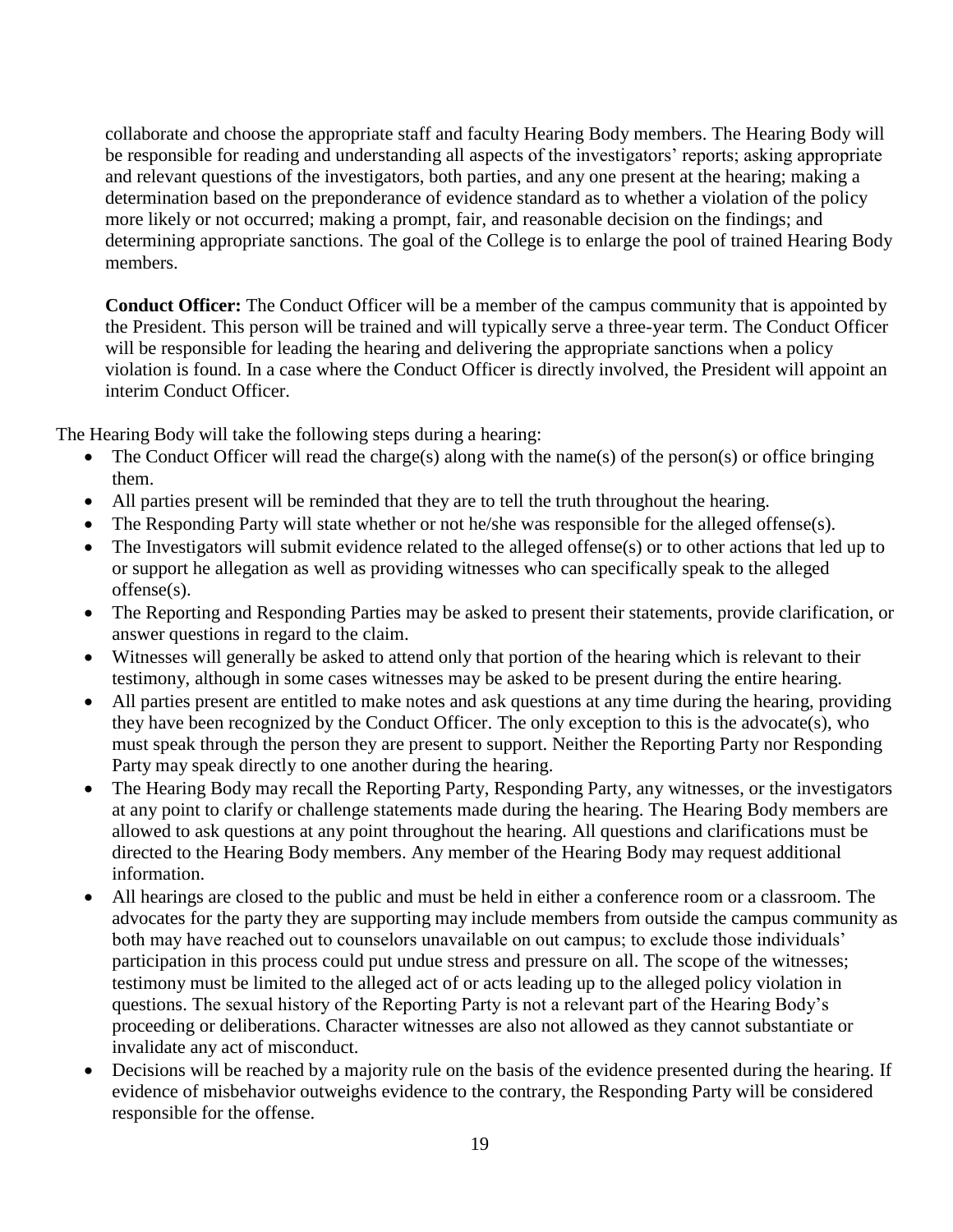- Once the Hearing Body makes a decision regarding whether a violation of policy occurred and what sanctions (if any) will be imposed, the parties will receive written verification of the Hearing Body's decision from the Title IX Coordinator, Deputy Coordinator, or HR Designee as follows:
	- o If it is determined that the Responding Party has not violated the policy, notice will be made to all parties.
	- o If it is determined that the Responding party has violated the policy, sanctions will be determined and notice will be made to all parties.
	- o In all cases, regardless of the findings, the Reporting Party and Responding Party will receive simultaneous written notification of the findings, any resulting responsive actions or sanctions (subject to the following limitations), the rationale for the decision, and the appeals options, along with the procedures for appeal and any changes to the results that could occur before the decision is finalized. If there is a finding that Sexual Misconduct occurred, the Reporting Parting will be notified of all responsive actions or sanctions imposed. If there is a finding that discrimination or harassment other than Sexual Misconduct occurred, the Reporting Party will be informed what sanctions, if any, were imposed on the Responding Party if such sanction directly relate to the Reporting Party (e.g., the Responding Party is ordered to stay away from the Reporting Party, is prohibited from attending school or work for a period of time, and/or is transferred to a different office space, residence hall, etc.).
- Once the notice of decision is received in person, mailed or emailed, it will be deemed presumptively delivered.
- Appropriate sanctions could include no further action; completion of counseling programs; social probations, suspension, or expulsion (for students); letter of reprimand; probationary status contingent upon completion of professional counseling and/or job training, or termination of employment (for faculty and staff members). If dismissal is recommended for a tenured faculty member, the process would follow the 1958 AAUP Statement of Procedural Standards in Faculty Dismissal Proceedings. Other appropriate sanctions as determined by the Hearing Body may be applied.
- Either the Responding Party or the Reporting Party may appeal the Hearing Body's decision, within 48 hours excluding weekends, to the Provost. Only appeals based on the criteria established in section F (Appeals Process) will be heard.

# *F.* **Appeals Process**

An appeal of the final decision of the Hearing Body must be made within 48 hours, excluding weekends or dates when the entire College is closed. Any appeals submitted after the 48 hour deadline will not be heard. Appeals may only be requested under the criteria outlined below.

# **i. Criteria for Appeal**

The ONLY grounds for appeal are as follows:

- 1. A procedural [or substantive] error occurred that significantly impacted the outcome of the hearing (e.g. substantiated bias, material deviation from established procedures, etc.);
- 2. To consider new evidence not heard during the original hearing or investigation, that could substantially impact the original finding or sanction. A summary of this new evidence and its potential impact must be included;
- 3. The sanctions imposed fall outside the range of listed sanctions and the cumulative conduct history of the Responding Party.

# **ii. Requesting an Appeal**

The decision of the Hearing Body may be appealed by petitioning the Provost. (The V.P. and Dean of Student Affairs would hear an appeal if the Provost were involved in, a witness to a case, or recuses him/herself.) Any party who files an appeal request must do so in writing to the Office of the Provost, within 48 hours (excluding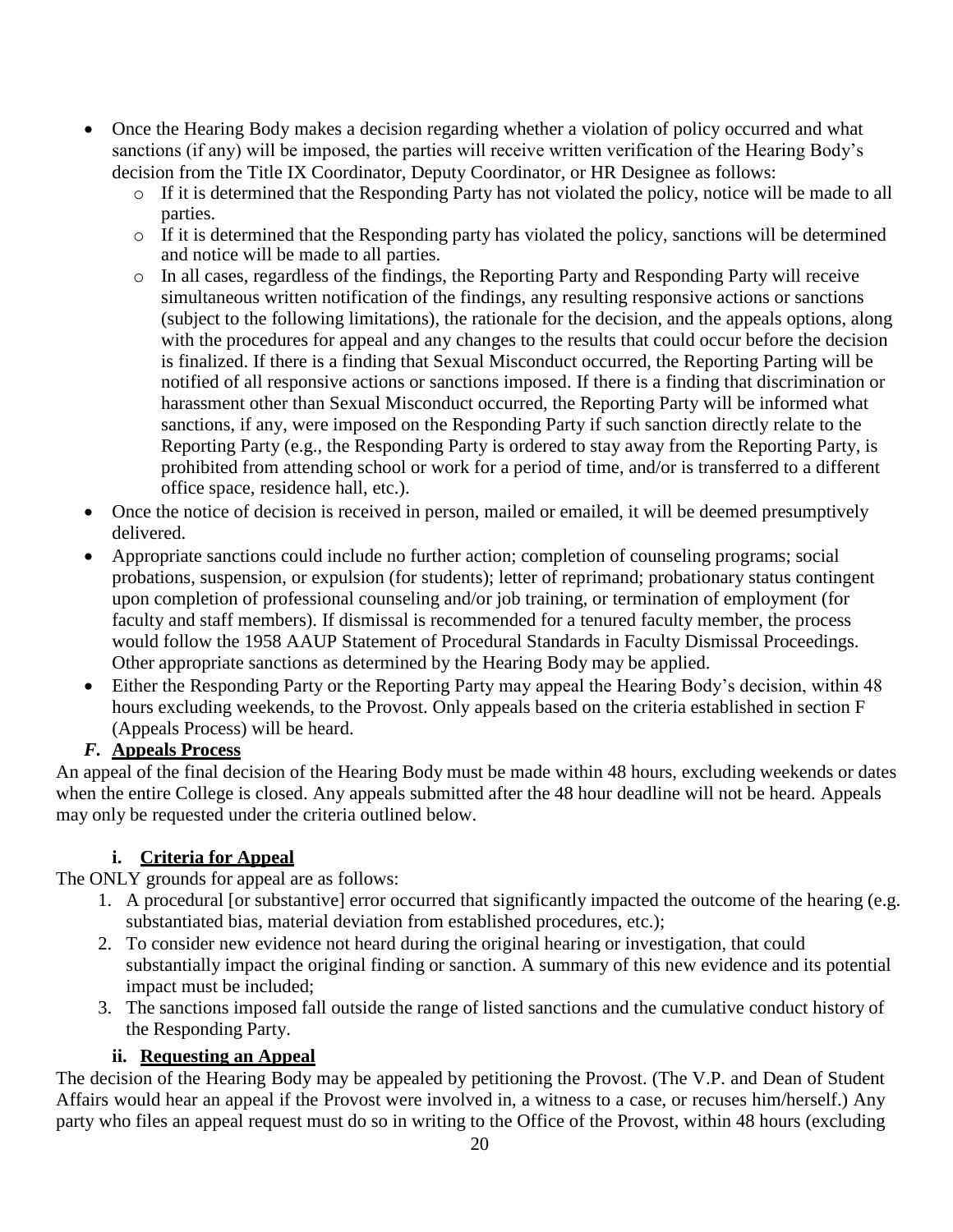weekends) of the delivery of the written decision, for a review of the decision or the sanctions imposed.

The following are recommended elements of an appeal:

- Clear and concise description of the criteria you wish to appeal;
- Any supporting documentation and evidence;
- Name and all contact information for the appealing party;
- Signed and dated by the appealing party.

A request may be made to the Conduct Officer at the end of the hearing to delay implementation of the sanctions until the appeal is decided, but the presumptive stance of the institution is that the sanctions will go into effect immediately. In cases where the appeal results in reinstatement to the College or resumption of privileges, all reasonable attempts will be made to restore the student or employee to his/her prior status, recognizing that some opportunities lost may be irreparable in the short term.

## **iii. The Appeal Process**

The Provost can take one of three possible actions: dismiss an appeal request as untimely or ineligible; grant an appeal and remand the finding and/or sanction for further investigation or reconsideration at the hearing level; or modify the sanction. Based on the written requests/responses or on interviews as necessary, the Office of the Provost will send a letter of outcome for the appeal to all parties.

The original finding and sanction will stand if the appeal request is not timely or substantively eligible, and that decision is final. The party requesting appeal must show clear error as the original finding and/or a compelling justification to modify a sanction, as both finding and sanction are presumed to have been decided reasonably and appropriately during the original hearing.

In cases where a procedural error cannot be remedied by the original Hearing Body (as in cases of bias), the Provost may order a new hearing with a new Hearing Body.

The procedures governing the hearing of appeals include the following:

- All parties should be informed of a timely manner of the status of requests for appeal, the status of the appeal consideration, and the results of the appeal decision;
- Appeals are not intended to be full re-hearings of the allegation. In most cases, appeals are confined to a review of the written documentation or record of the original hearing, and pertinent documentation regarding the criteria for appeal;
- Appeals decisions are to be deferential to the original Hearing Body, making changes to the finding only where there is clear error and to the sanction only if there is a compelling justification to do so;
- An appeal is not an opportunity for appeals officers to substitute their judgment for that of the original Hearing Body merely because they disagree with its finding and/or sanctions.
- Sanctions imposed are implemented immediately unless the Conduct Officer stays their implementation in extraordinary circumstances, pending the outcome of the appeal.
- The Provost will typically render a written decision on the appeal to all parties within five (5) business days from hearing of the appeal. The Provost's decision to deny an appeal request is final.

# *G.* **Confidentiality**

The decision to come forward and report incidents covered in this policy can be difficult, and individuals may want to seek assistance from someone who can provide support and assure that what is disclosed will not be acted upon. Certain individuals can serve as confidential resources and are ethically and legally obligated to keep all information shared with them confidential, except in certain circumstances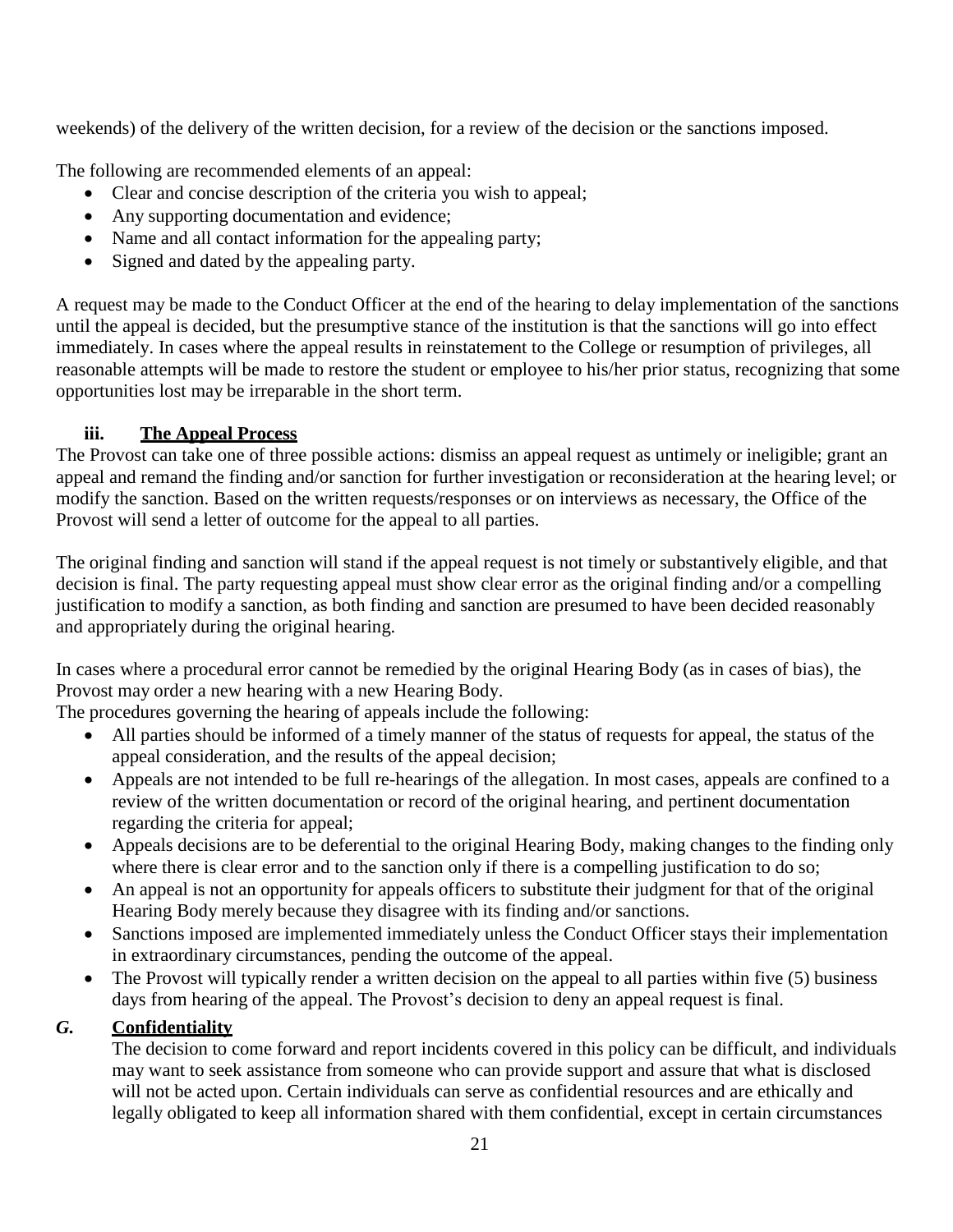noted below. Though the College encourages students and employees to bring reports of discrimination, harassment, and Sexual Misconduct to the attention of the College for further investigation pursuant to this policy, individuals who wish to maintain confidentiality may contact the Director of Counseling Services.

While all reports of discrimination, harassment, and Sexual Misconduct made to Responsible Employees must be shared with the Title IX Coordinator or Human Resources Designee, the College will handle information related to alleged violations of this policy and any subsequent investigation and resolution process with sensitivity and discretion. The College will inform the Reporting Party before it begins an investigation. In order to conduct an extensive, fair and impartial investigation, the College may need to disclose information relating to an incident, including the identity of the individuals involved, witnesses and others, and will do so in accordance with this policy and applicable law.

Information related to alleged violations of this policy and any subsequent investigation and resolution process will be treated as confidential and will be shared with others on a need-to-know basis to the extent they are involved in the investigation and resolution process and/or directly responsible for the College's response to the incident. Participants in the investigation and resolution process must keep the content of any interview, investigation, and/or hearing confidential.

When individuals report a violation of this policy but ask that it remain confidential or request that no investigation into the incident be conducted and that no action be taken, the College will take all reasonable steps to investigate and respond while respecting the Reporting Party's request for confidentiality; however, complete confidentiality may not be possible. Individuals should keep in mind that requests for confidentiality limit the ability of the College to investigate the incident and/or pursue disciplinary action against the Responding Party if appropriate.

The Title IX Coordinator, Deputy Coordinators, or Human Resources Designees are responsible for evaluating requests for confidentiality and/or requests that an incident not be investigated. In considering these requests, these individuals may consult with other College employees as appropriate. Factors considered in determiningwhether or not confidentiality may be maintained include:

- Seriousness of the reported conduct;
- Risk of repeated conduct, including knowledge of other complaints against the Responding Party, history of arrests or reports indicating prior violence of the Reporting Party, and threats of further misconduct against the Reporting Party or others;
- Whether the alleged incident was committed by multiple individuals;
- Whether the alleged incident involved the use of a weapon; and/or
- Whether the complainant was a minor.

There may be times when a request for confidentiality and/or a request that an incident not be investigated cannot be accommodated. When this occurs, the College will, extenuating circumstances aside, inform the Reporting Party prior to the investigation, and will, to the extent possible, only share information on a need-to-know basis with those involved in the investigation and resolution process and/or directly responsible for the College's response to the incident. The Reporting Party will not be required to participate in the investigation or resolution process.

Whether or not the College can accommodate a request for confidentiality and/or a request that an incident not be investigated pursuant to this policy, the College may still provide interim remedies if they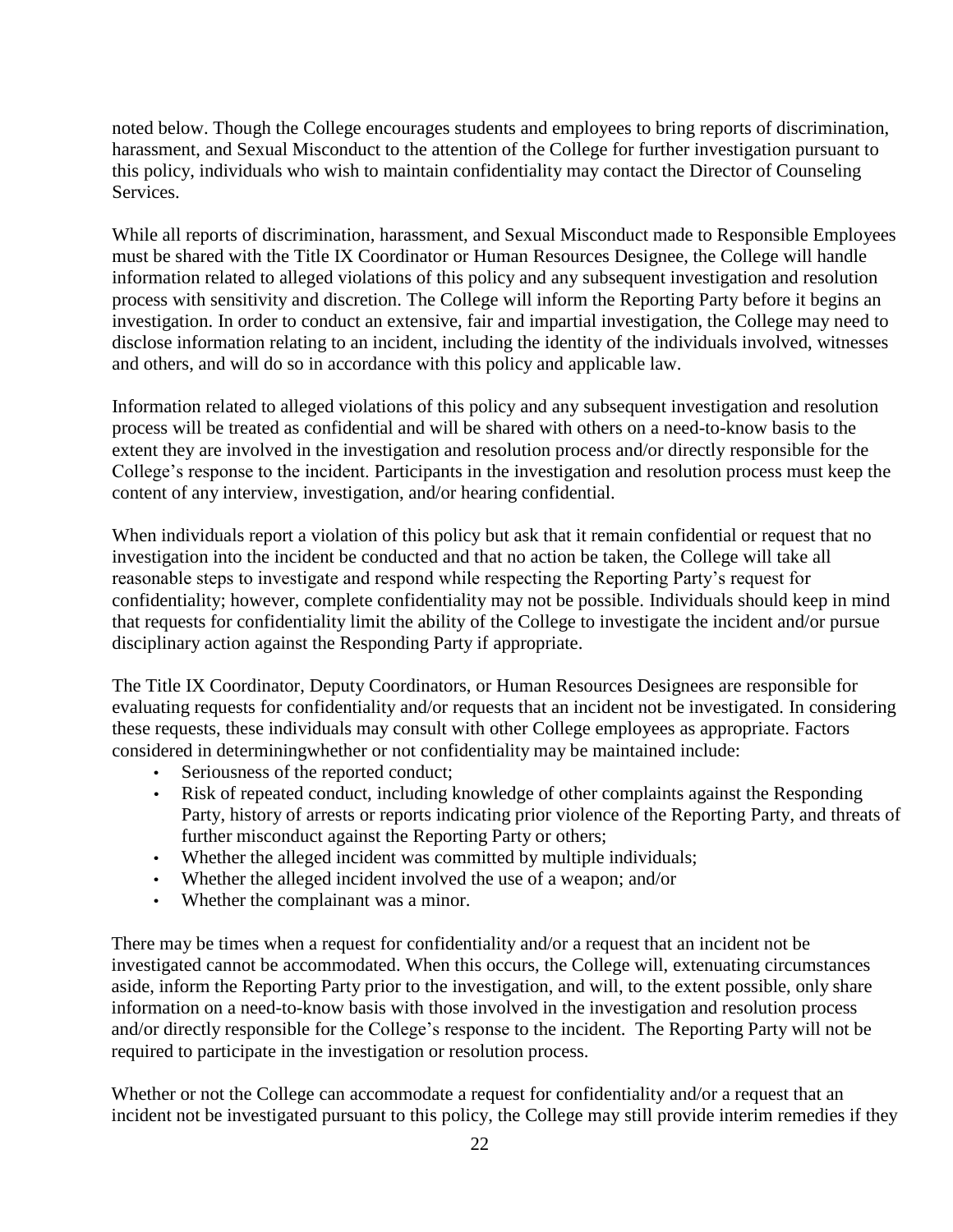are reasonably available and requested by the Reporting Party. Any interim remedies provided will be kept confidential to that extent that doing so will not impair the ability of the College to provide the remedy.

When complying with the requirements of the Jeanne Clery Disclosure of Campus Security Policy and Campus Crime Statistics Act, the College will not include names or other identifying information in publicly available reports.

### *H.* **Additional Related Provisions**

### **i. College-initiated proceedings**

As necessary, the College reserves the right to initiate a report and to initiate resolution proceedings without a formal report or participation by the victim of misconduct.

### **ii. Alternative Testimony Options**

For reports of Sexual Misconduct, and other reports of a sensitive nature, whether the alleged victim is serving as the Reporting Party or as a witness, alternative testimony options will be given, such as placing a privacy screen in the hearing room, or allowing the alleged victim to testify outside the physical presence of the Responding Party, such as by Skype or phone.

### **iii. Past Sexual History/Character**

The past sexual history or sexual character of a party will not be admissible by the other party in the investigation or hearing unless such information is determined to be highly relevant by the Conduct Officer, [pertaining only to past or subsequent interactions between the parties that offer context]. All such information sought to be admitted will be presumed irrelevant, and any request to overcome this presumption by the parties must be reviewed in advance of the hearing by the Conduct Officer. While previous conduct violations by the Responding Party are not generally admissible as information about the present allegation, the Conduct Officer may supply previous reports of good faith allegations and/or findings to the investigators, the Hearing Body, and the Provost to consider as evidence of pattern and/or predatory conduct.

#### **iv. Witness participation in an investigation**

Witnesses are expected to cooperate with and participate in the College's investigation. Any witness who declines to participate in or cooperate with an investigation will not be permitted to offer evidence or testimony later in a hearing. Witnesses may provide written statements in lieu of interviews during the investigation and may be interviewed remotely by phone, Skype (or similar technology), if they cannot be interviewed in person. Parties who elect not to participate in the investigation will have the opportunity to offer evidence during the hearing and/or appeal stages of the process, though failure to offer evidence prior to an appeal does not constitute grounds for appeal on the basis of new evidence. Any witness scheduled to participate in a hearing must have been interviewed first by investigators (or have proffered a written statement), unless all parties consent to the participation of that witness in the hearing.

#### **v. Training for those implementing these procedures**

Personnel tasked with implementing these procedures, (e.g.: Title IX Coordinator, Deputy Coordinators, HR Designees, investigators, hearing body, advocates, Provost, mediators, etc.) will receive a minimum of 8 to 10 hours of training annually. This training will include, but is not limited to: how to appropriately remedy, investigate, render findings and determine appropriate sanctions in references to sexual harassment and discrimination allegations in accordance with thesepolicies and procedures; issues related to sexual violence, domestic violence, dating violence, and stalking; confidentiality and privacy; and applicable laws, regulations and federal regulatory guidance.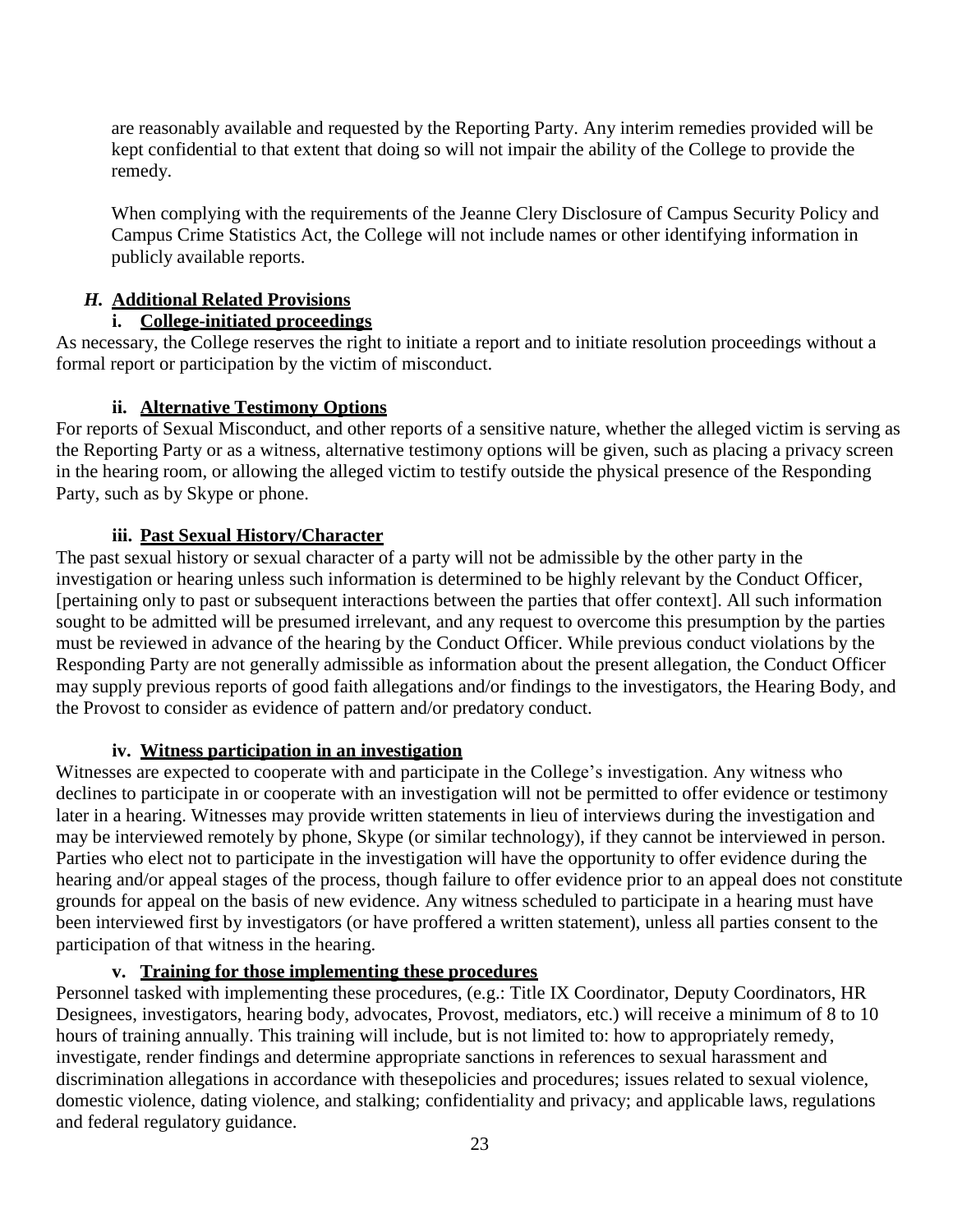# **vi. Conflicts of Interest and Bias**

The College is committed to ensuring that its Grievance Procedures and appeals process are free from actual or perceived bias or conflicts of interest that would materially impact the outcome. Any party who feels that there is actual or perceived bias or conflict of interest that would materially impact the outcome may submit a written petition to the Title IX Coordinator, Deputy Coordinator, or Human Resources Designee for the person's removal from the process.

The petition should include specifics as to the actual or perceived bias or conflict of interest and why the petitioner believes the bias or conflict could materially impact the investigation. The Title IX Coordinator or HR Designee will determine whether a conflict of interest or bias exists and will appoint an alternative official if appropriate. Such petitions may also be made to the College president in the event that the potential conflict or bias involves the Title IX Coordinator, Deputy Coordinator, or Human Resources Designee. In that case, the College president will determine whether a conflict of interest or bias exists and will appoint an alternative official if appropriate.

### **vii. Recordkeeping**

In implementing these procedures, records of all allegations, investigations, and resolutions will be kept by the Title IX Coordinator or Human Resources Designee indefinitely in an electronic database.

### **viii. False Charges**

Due to the serious nature of discrimination and harassment charges, a false charge of discrimination or harassment of any kind shall be considered a serious offense, subject to disciplinary action by the College. Individuals will not be deemed to have provided false or misleading information under this policy if their factual allegations are intended to be truthful and are made in good faith, regardless of whether the conduct complained of is ultimately found to constitute a policy violation.

## **ix. Amnesty Provision**

The College's amnesty provision provides immunity to any student or employee who reports, in good faith, an alleged violation of the higher education institution's comprehensive policy to a Responsible Employee, as defined by federal law (and in this handbook), so that the Reporting Party will not receive a disciplinary sanction by the institution for a student or employee conduct violation, such as underage drinking, that is revealed in the course of such a report, unless the College determines that the violation was egregious, including without limitation an action that places the health or safety of any other person at risk.

## *I.* **Resources for Victims of Sexual Misconduct**

The College encourages members of the campus community who are victims of Sexual Misconduct to take the following steps:

- Get to a safe place as soon as possible.
- Contact local law enforcement.
- Do not blame yourself. Sexual Misconduct is never the victim/survivor's fault.
- Seek immediate medical attention at an area hospital or medical clinic.
- If possible, do not change clothes, shower, bathe, douche, or urinate. Emergency room personnel are trained to check for injuries, as well as to collect physical evidence. It is important to preserve evidence as it may be necessary should you decide to pursue criminal charges. Costs for providing and administering the "rape kit" are incurred by the Illinois Department of Public Health.